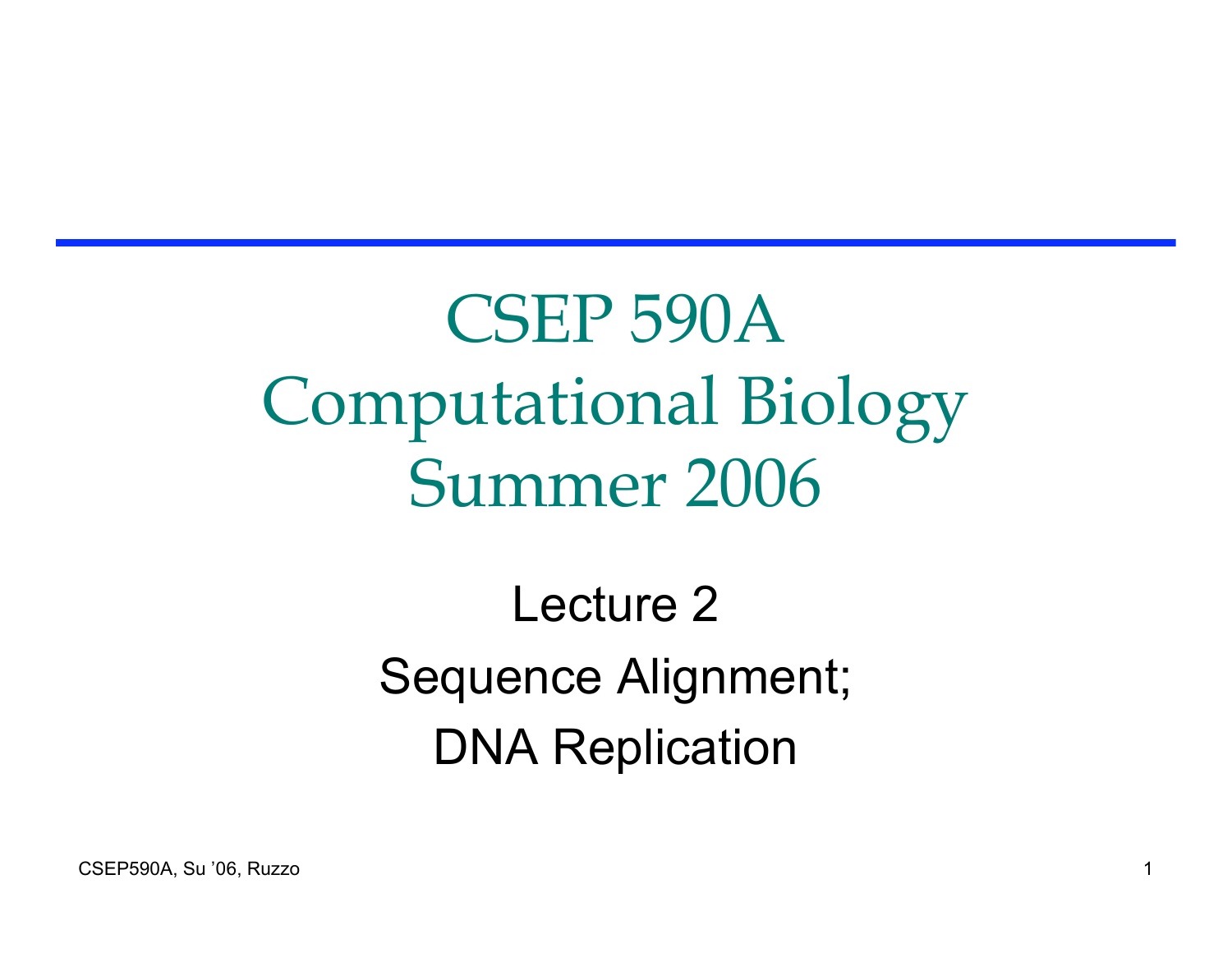# Tonight

- Last week's "quiz" & homework
- Sequence alignment
- Weekly "bio" interlude DNA replication
- More sequence alignment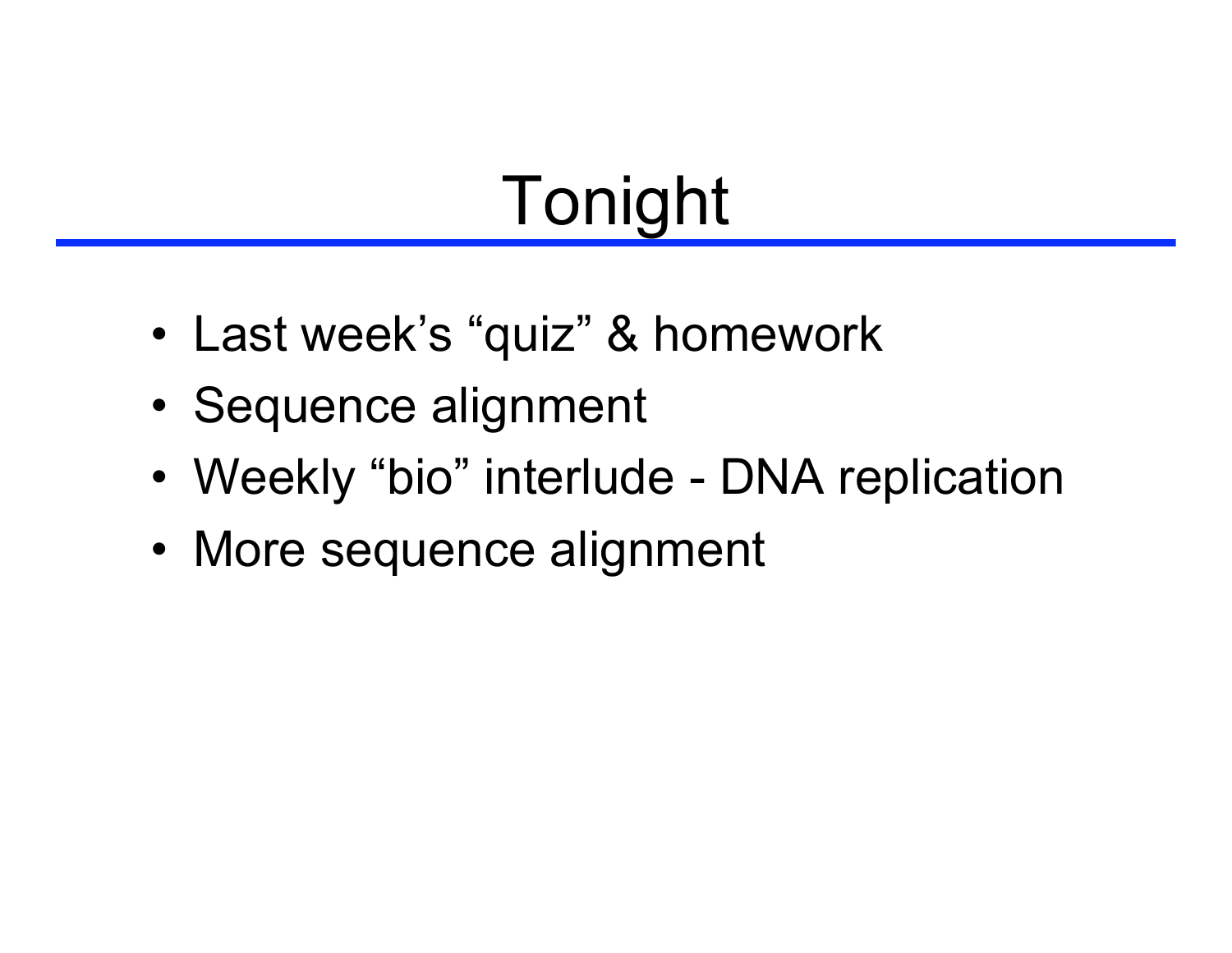# Week 1 (anonymous) "Quiz"

- In your own words, what is DNA? Its main role?
- What is RNA? What is its main role in the cell?
- How many amino acids are there? How many are used in proteins?
- Did human beings, as we know them, develop from earlier species of animals?
- What are stem cells?
- What did Viterbi invent?
- What is dynamic programming?
- What is a likelihood ratio test?
- What is the EM algorithm?
- How would you find the maximum of  $f(x) = ax3 + bx2$ + cx +d in the interval -10<x<25?

Don't worry, we'll talk about all this stuff before the course ends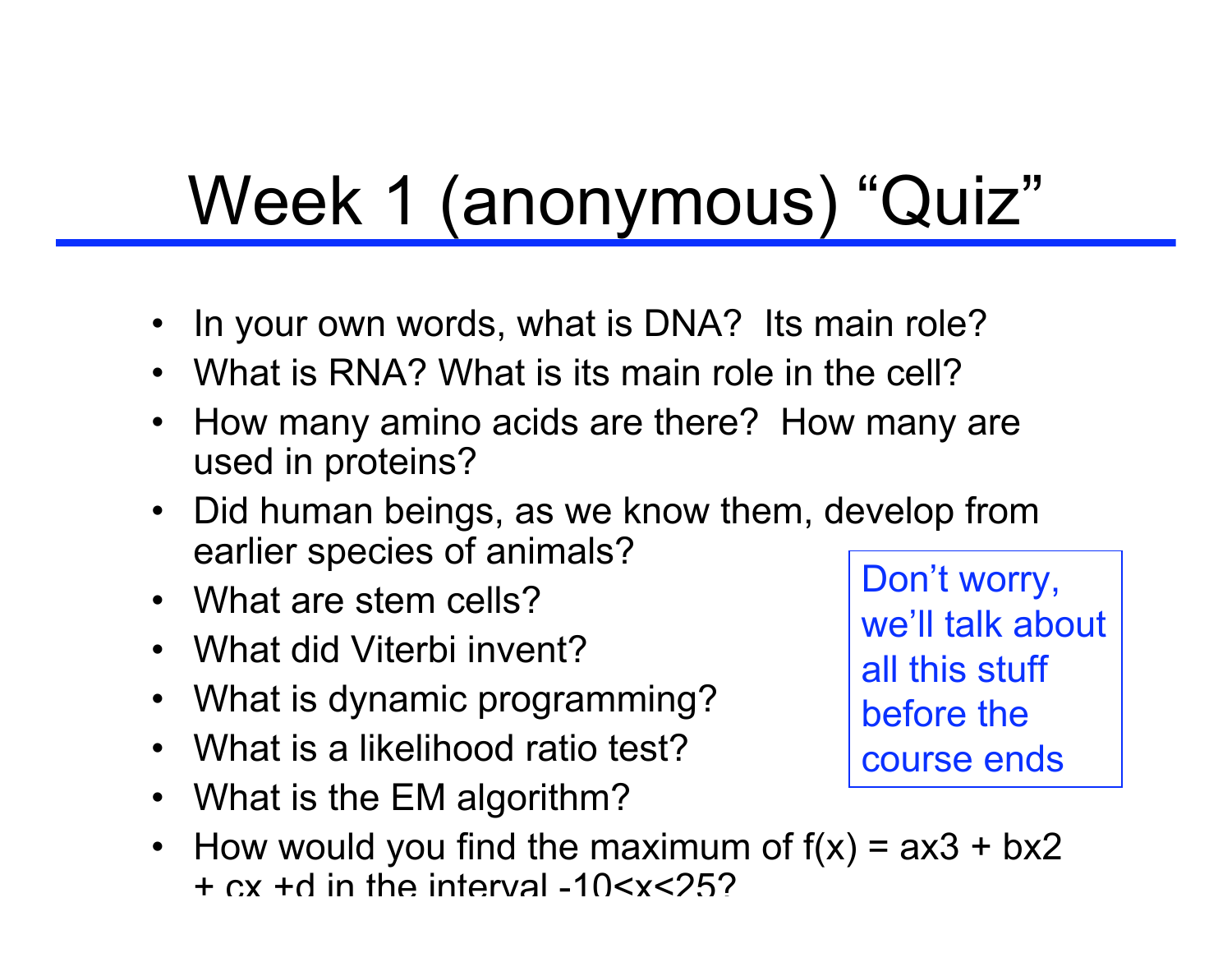# Evolution & Scientific Literacy

- "Human beings, as we know them, developed from earlier species of animals" (avoiding the now politically charged word "evolution")
- from 1985 to 2005, the % of Americans
	- rejecting: declined from 48% to 39%
	- accepting: also declined 45% to 40
	- uncertain: increased 7% to 21%
- In a 2005 survey,the proportion of adults who accept evolution in 34 countries (US, Europe, Japan…), the United States ranked 33rd, just above/below Turkey.
- My interpretation: The public is surprisingly malleable in the face of political agendas…

http://biology.plosjournals.org/perlserv/?request=get-document&doi=10.1371/journal.pbio.0040167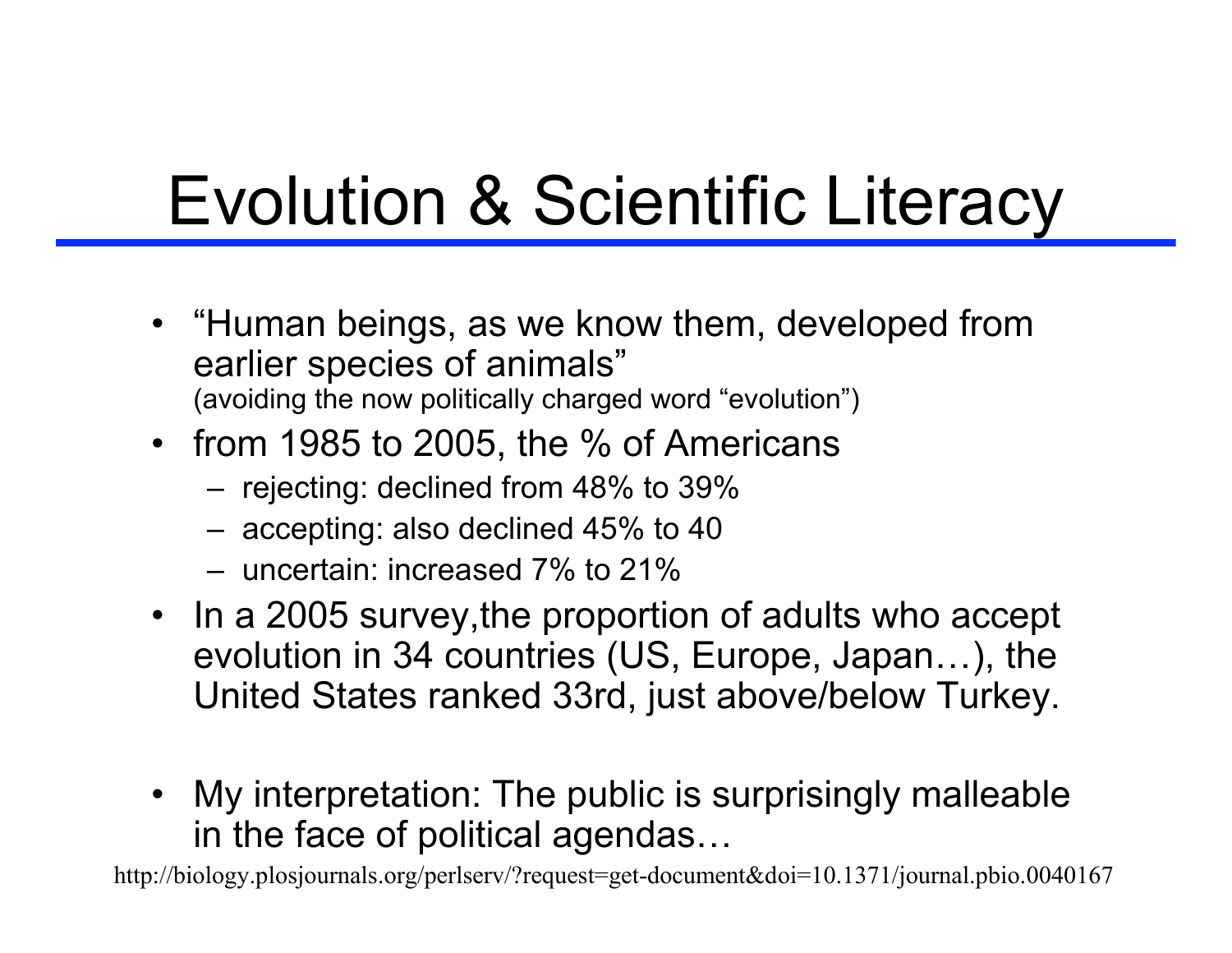### Sequence Alignment

#### Part I Motivation, dynamic programming, global alignment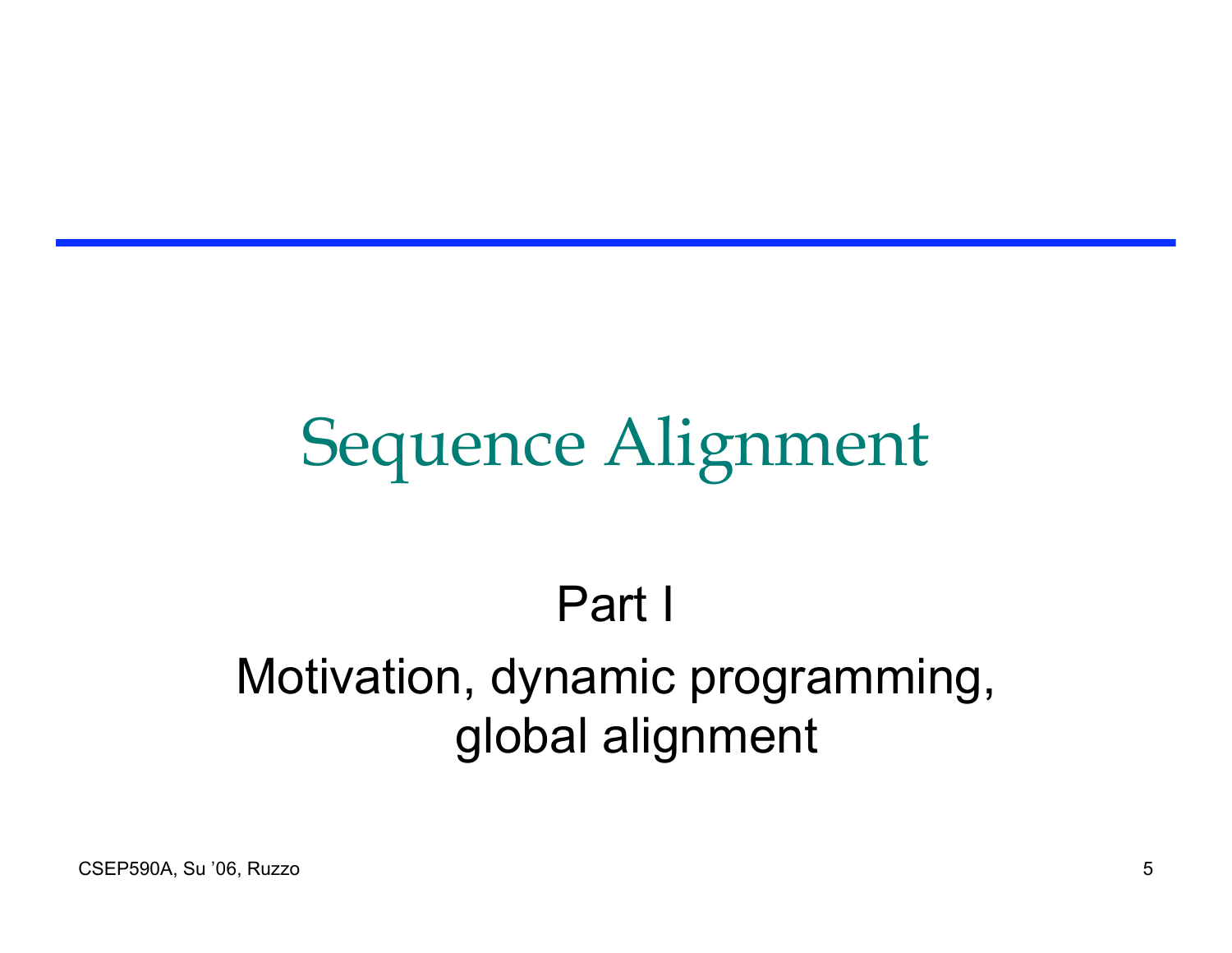## Sequence Alignment

- What
- Why
- A Simple Algorithm
- Complexity Analysis
- A better Algorithm: "Dynamic Programming"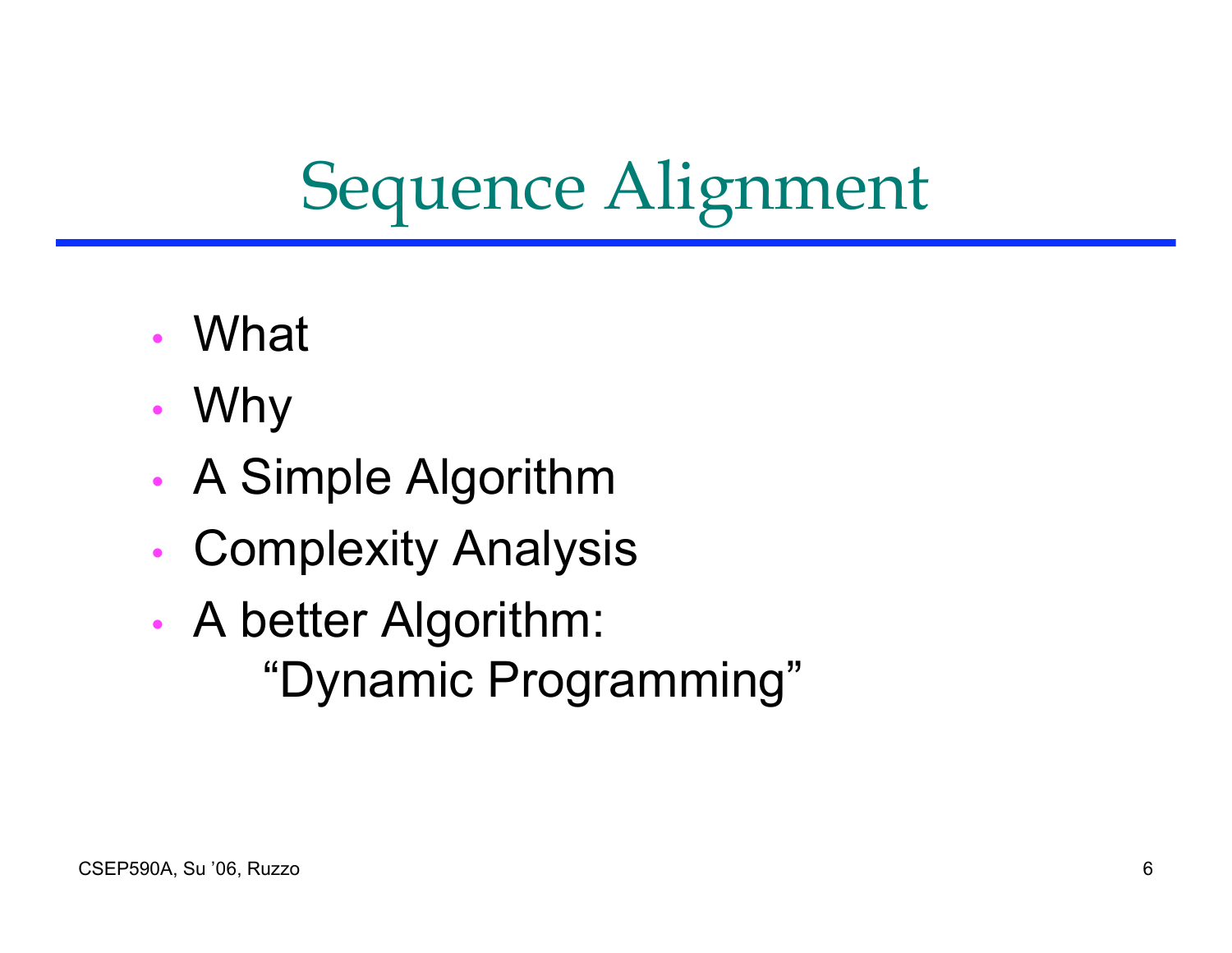### Sequence Similarity: What

#### **G G A C C A**

#### T A C T A A G

#### **T C C A A T**

CSEP590A, Su '06, Ruzzo 7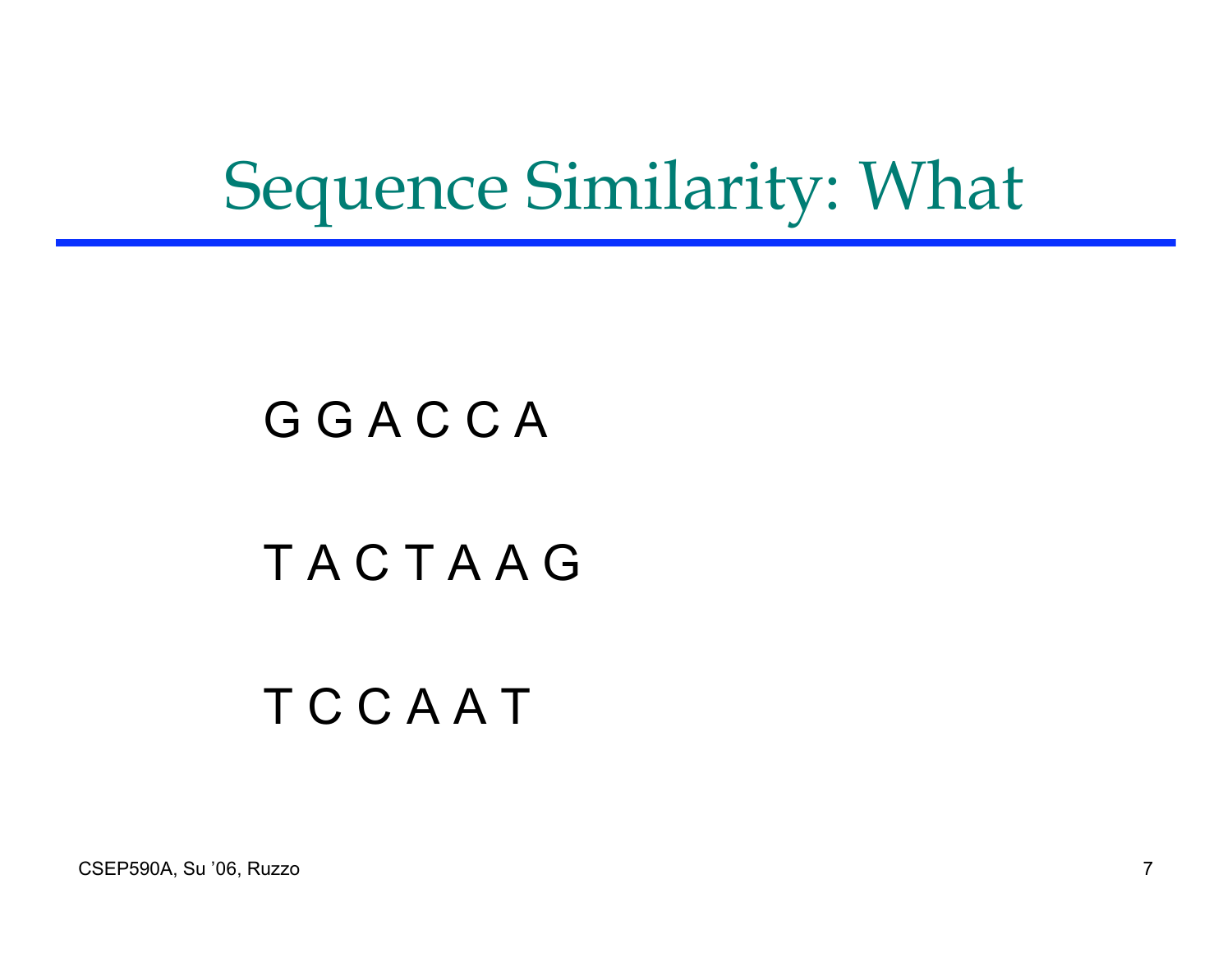### Sequence Similarity: What

**G G A C C A** 

T A C T A A G | : | : | | : T C C – A A T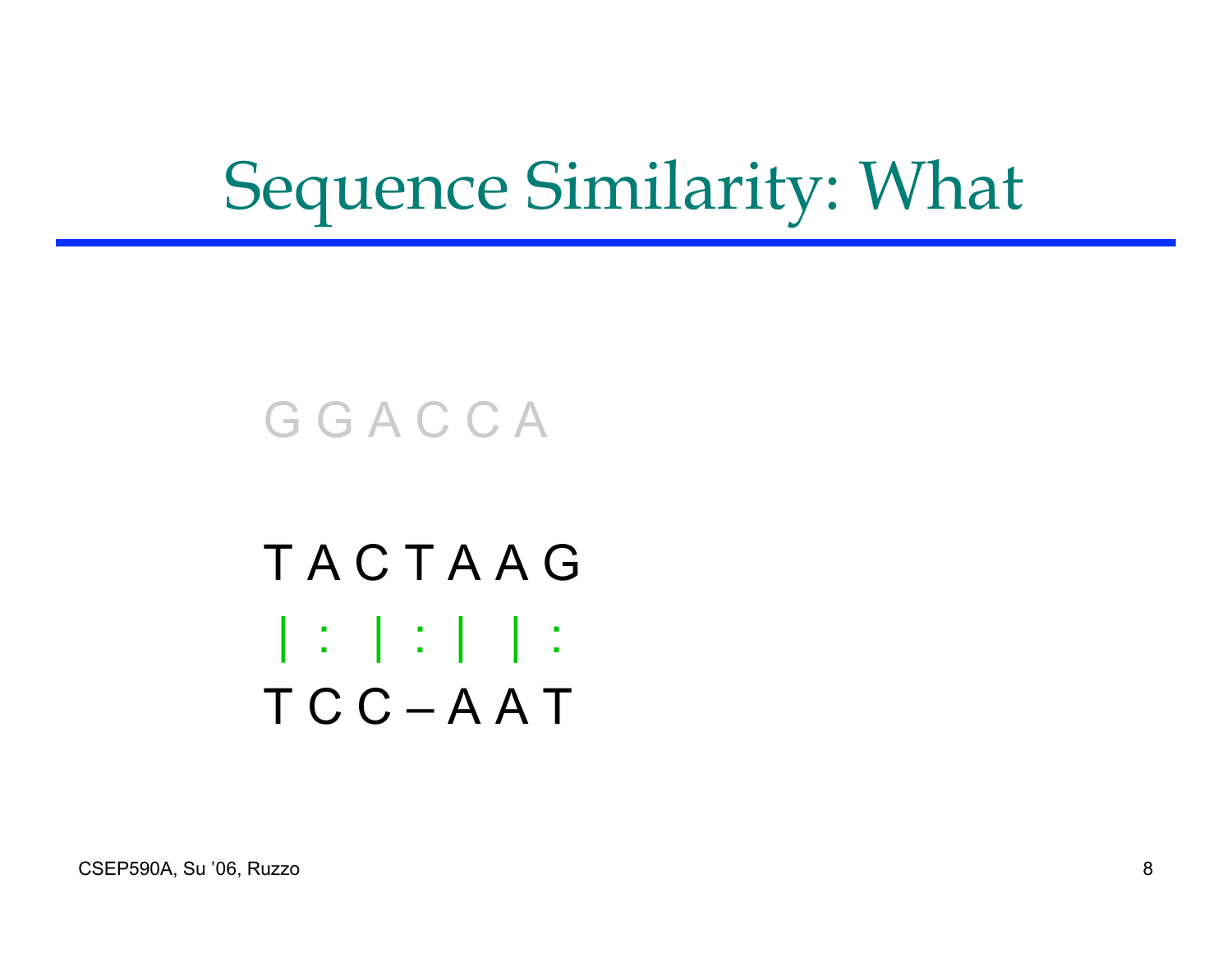## Sequence Similarity: Why

- Most widely used comp. tools in biology
- New sequence always compared to sequence data bases

#### **Similar sequences often have similar origin or function**

- Selection operates on system level, but mutation occurs at the sequence level
- Recognizable similarity after  $10^8 10^9$  yr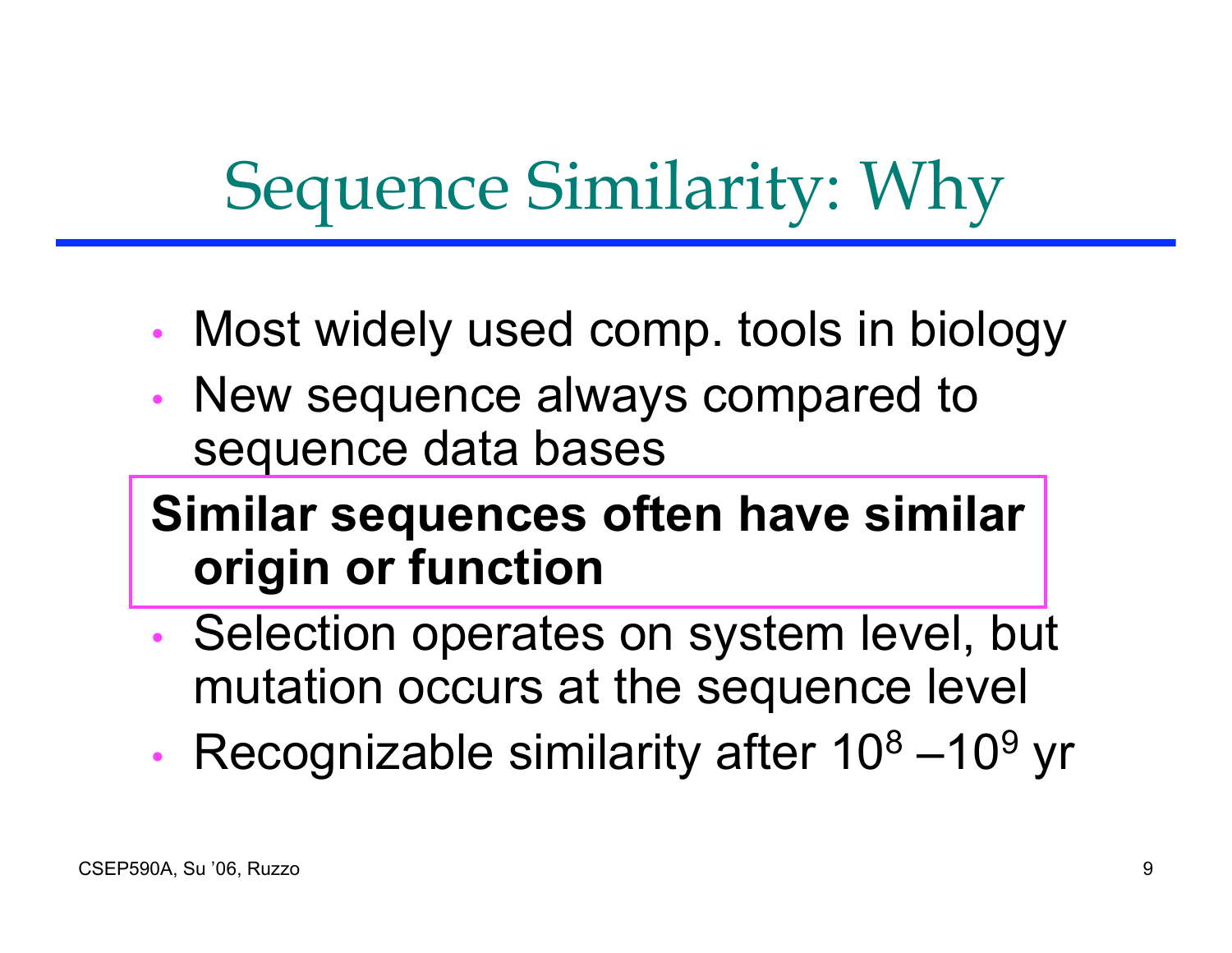# Terminology (CS, not necessarily Bio)

- *String:* ordered list of letters TATAAG
- *Prefix:* consecutive letters from front empty, T, TA, TAT, ...
- Suffix: … from end empty, G, AG, AAG, ...
- *Substring:* … from ends or middle empty, TAT, AA, ...
- *Subsequence:* ordered, nonconsecutive TT, AAA, TAG, ...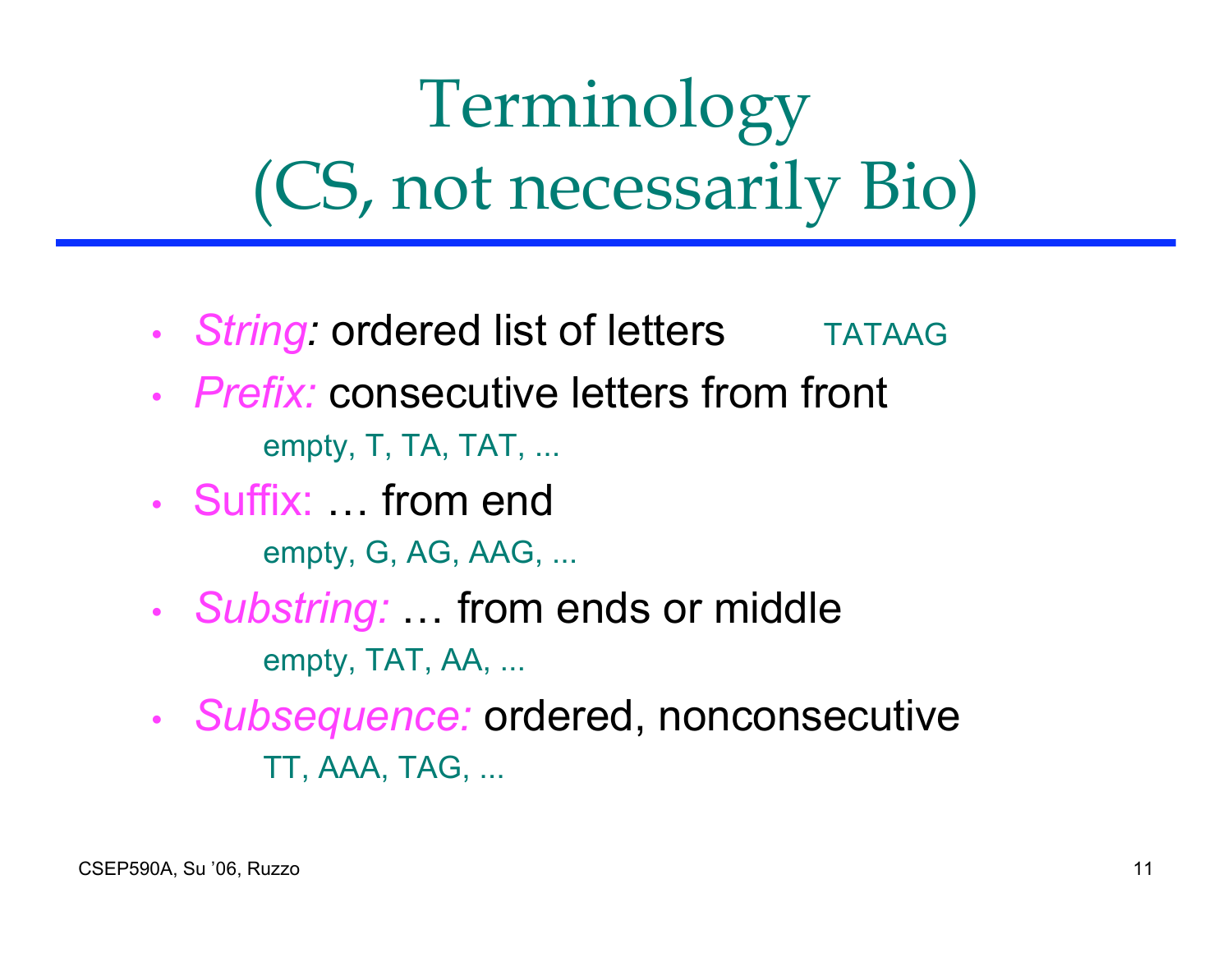#### Sequence Alignment

| acbcdb     | $ac - b c d b$ |
|------------|----------------|
| $\sqrt{2}$ |                |
| cadbd      | $-cadb-d$      |

**Defn:** An *alignment* of strings S, T is a pair of strings S' , T' (with spaces) s.t. (1)  $|S'| = |T'|$ , and  $(|S| = "length of S")$ (2) removing all spaces leaves S, T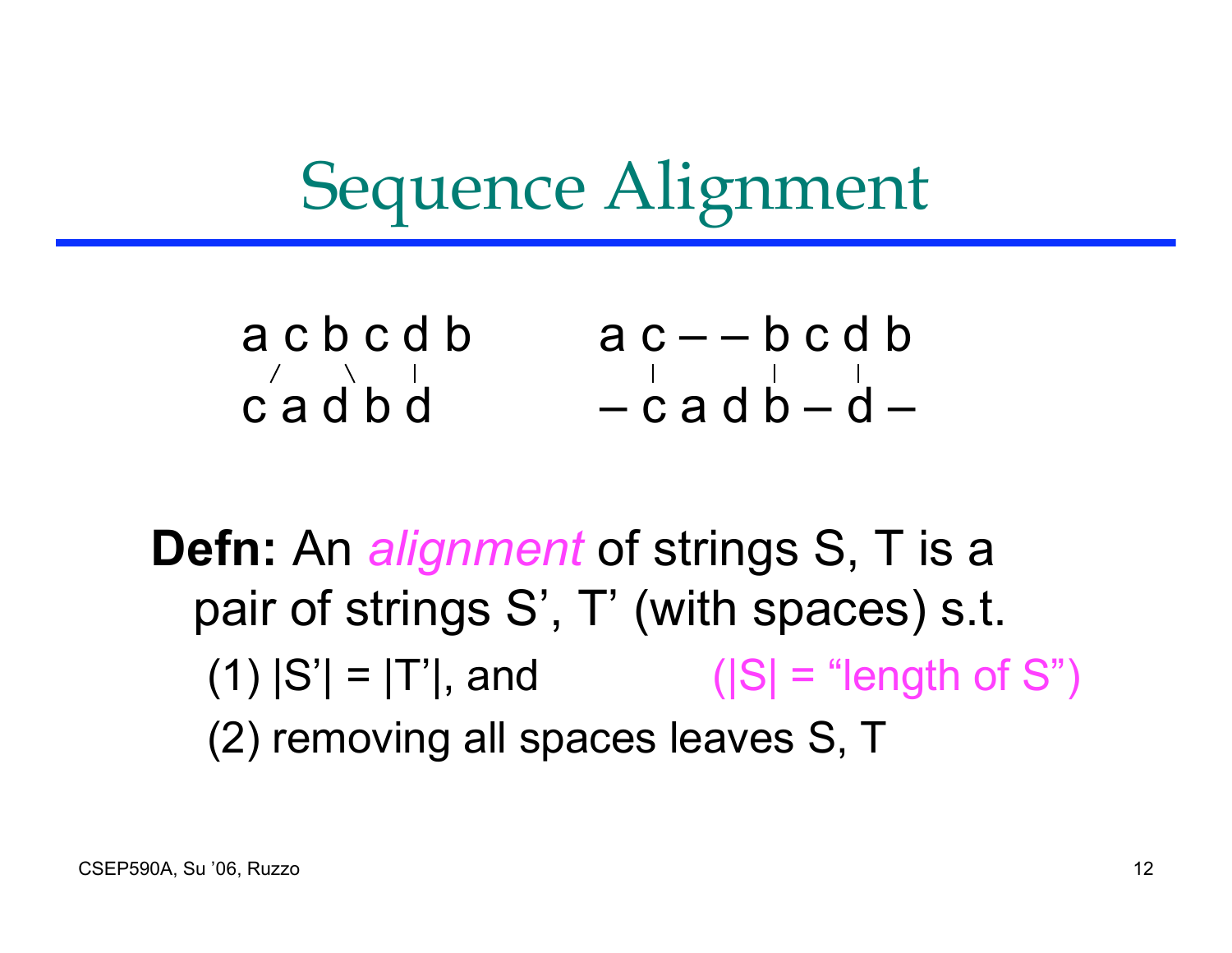#### Mismatch  $= -1$ Match

## Alignment Scoring

- $a \, c \, b \, c \, d \, b$  a  $c$  -  $b \, c \, d \, b$  $\begin{array}{ccccccccccccccccc} c & a & d & b & d & & - & c & a & d & b & - & d & - \end{array}$  $-1$  2  $-1$   $-1$  2  $-1$  2 Value =  $3*2 + 5*(-1) = +1$
- The *score* of aligning (characters or spaces)  $x \& y$  is  $\sigma(x,y)$ .
- *Value* of an alignment  $\sum_{i=1}^{N}$  $\sum_{i=1}^{|S'|} \sigma(S'[i], T'[i])$
- An *optimal alignment:* one of max value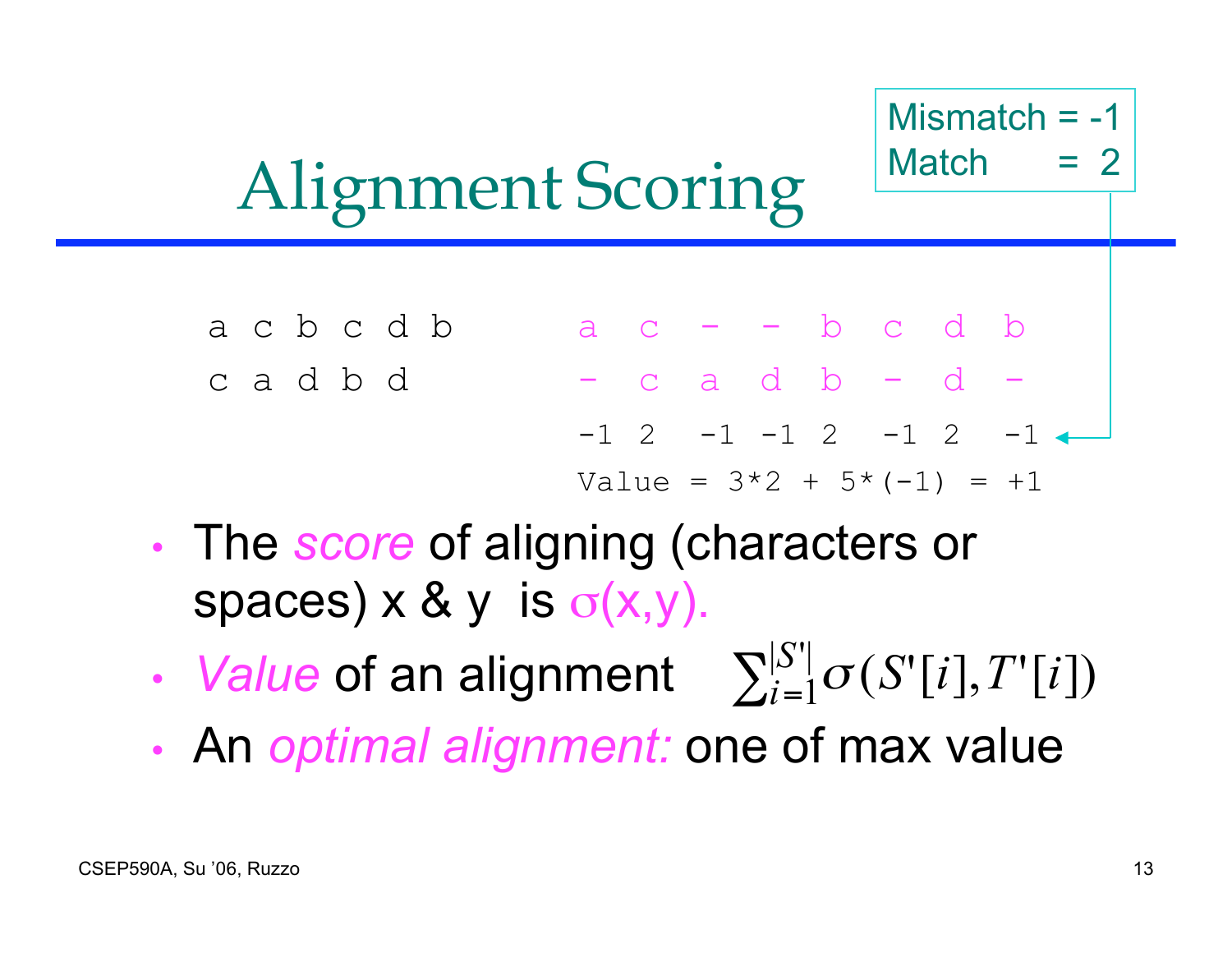Optimal Alignment: A Simple Algorithm

**for all** subseqs A of S, B of T s.t. |A| = |B| **do** align A[i] with B[i],  $1 \le i \le |A|$ align all other chars to spaces compute its value retain the max **end**  $S = abcd$   $A = cd$  $T = wxyz$   $B = xz$ -abc-d a-bc-d w--xyz -w-xyz

output the retained alignment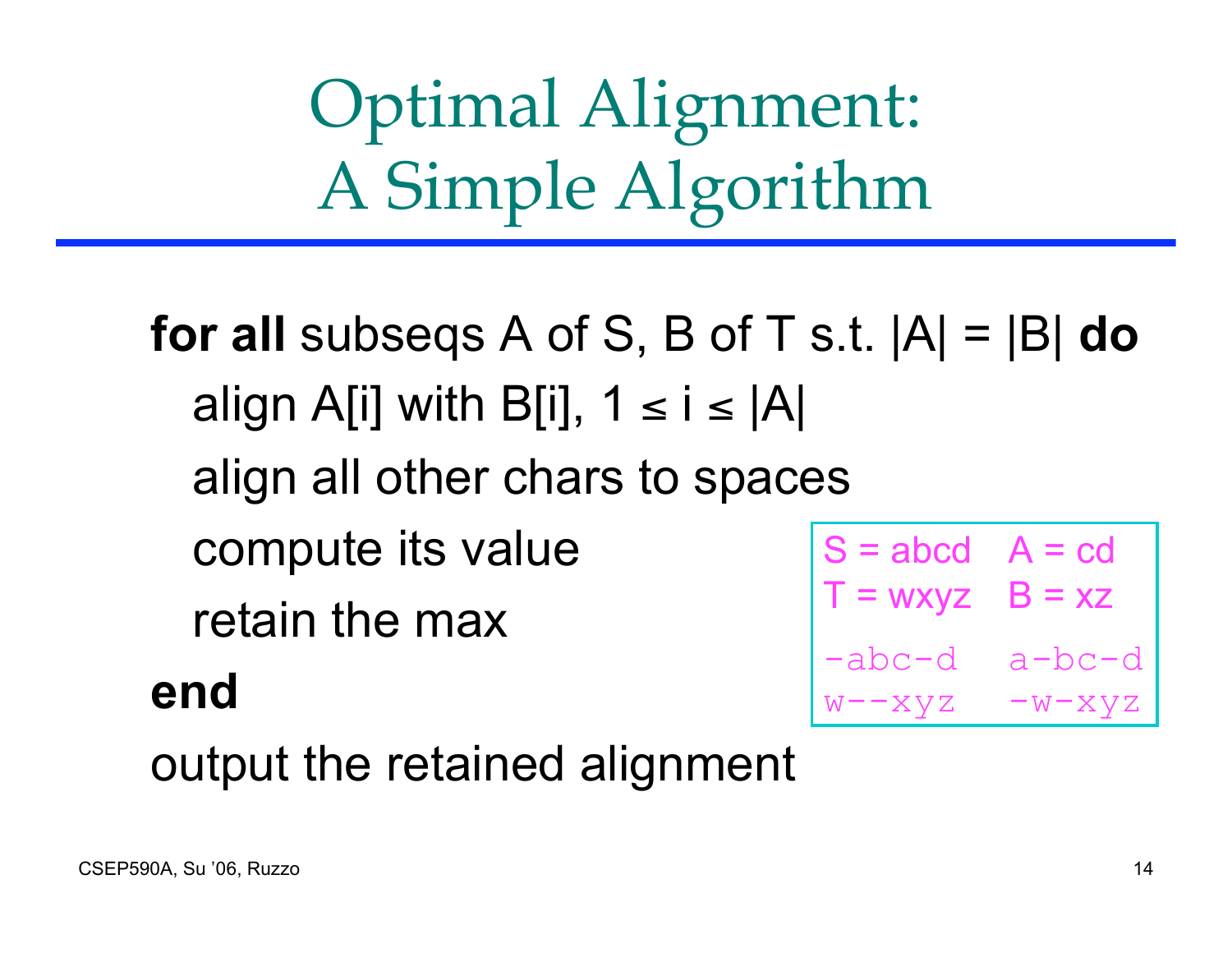# Analysis

- Assume  $|S| = |T| = n$
- Cost of evaluating one alignment:  $\geq$  n
- How many alignments are there:  $\geq$ pick n chars of S,T together say k of them are in S match these k to the k *un*picked chars of T  $\sqrt{2}$  $\setminus$  $\overline{\phantom{a}}$
- Total time:  $\geq n$ 2*n n*  $\sqrt{2}$  $\setminus$  $\overline{\phantom{a}}$  $\setminus$ '  $> 2^{2n}$ , for  $n > 3$
- E.g., for  $n = 20$ , time is  $> 2^{40}$  operations

2*n*

 $\backslash$ 

'  $\overline{\phantom{a}}$ 

*n*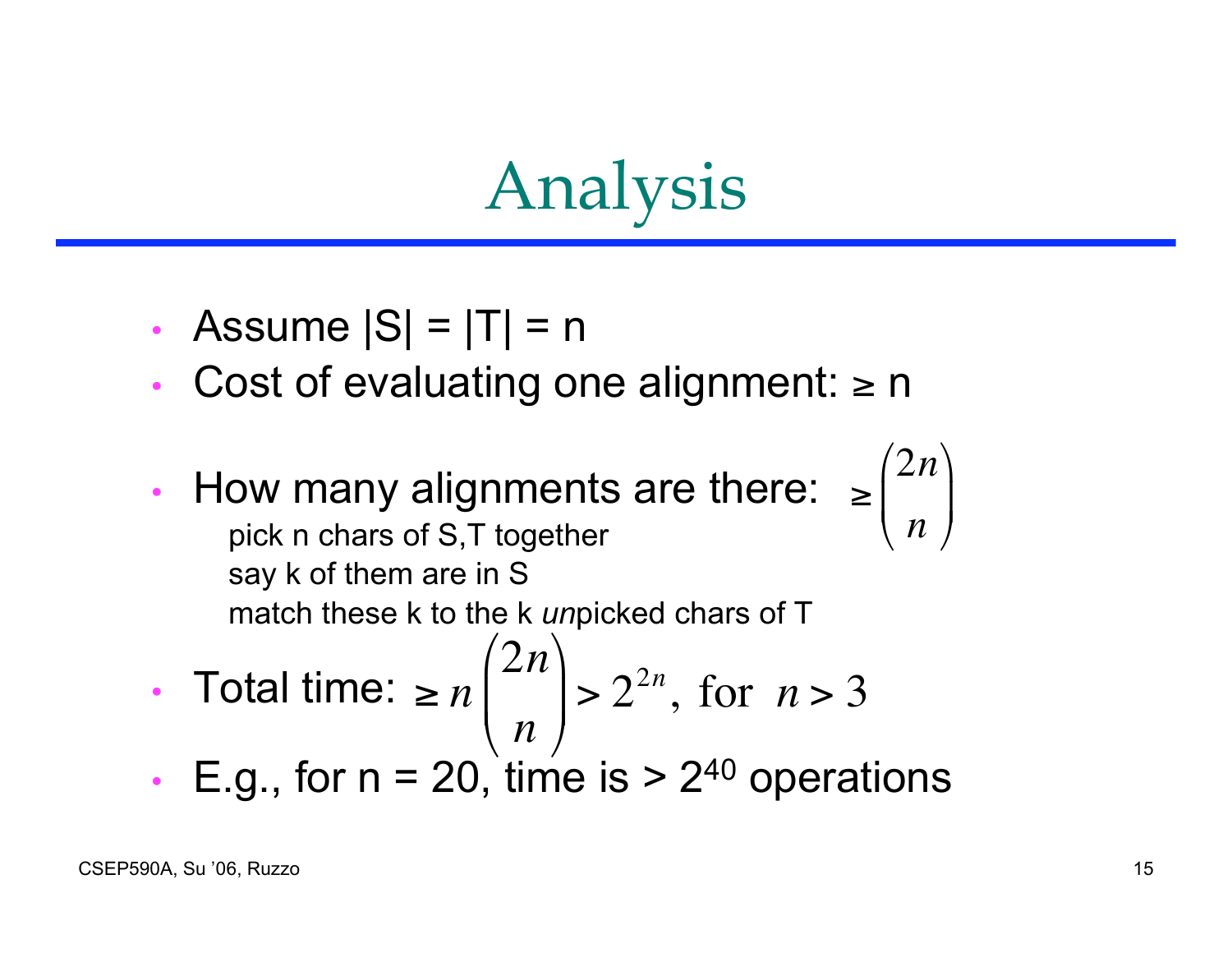# Polynomial vs Exponential Growth

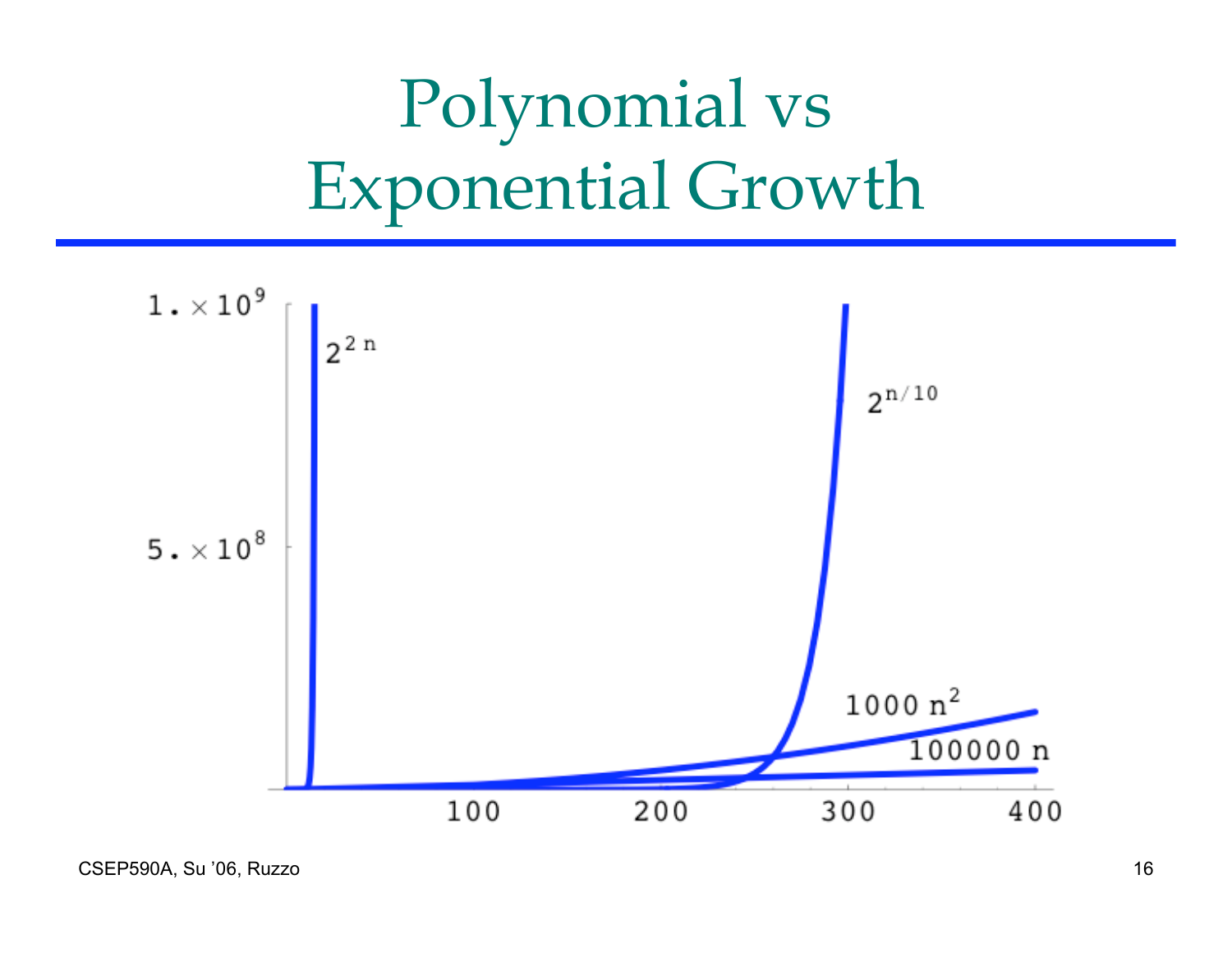### Asymptotic Analysis

• How does run time grow as a function of problem size?

 $n^2$  or  $100 n^2 + 100 n + 100$  vs  $2^{2n}$ 

• **Defn:**  $f(n) = O(g(n))$  iff there is a constant c s.t.  $|f(n)| \leq c g(n)$  for all sufficiently large n. 100  $n^2$  + 100  $n + 100 = O(n^2)$  [e.g. c = 101]  $n^2 = O(2^{2n})$ 22n is *not* O(n2)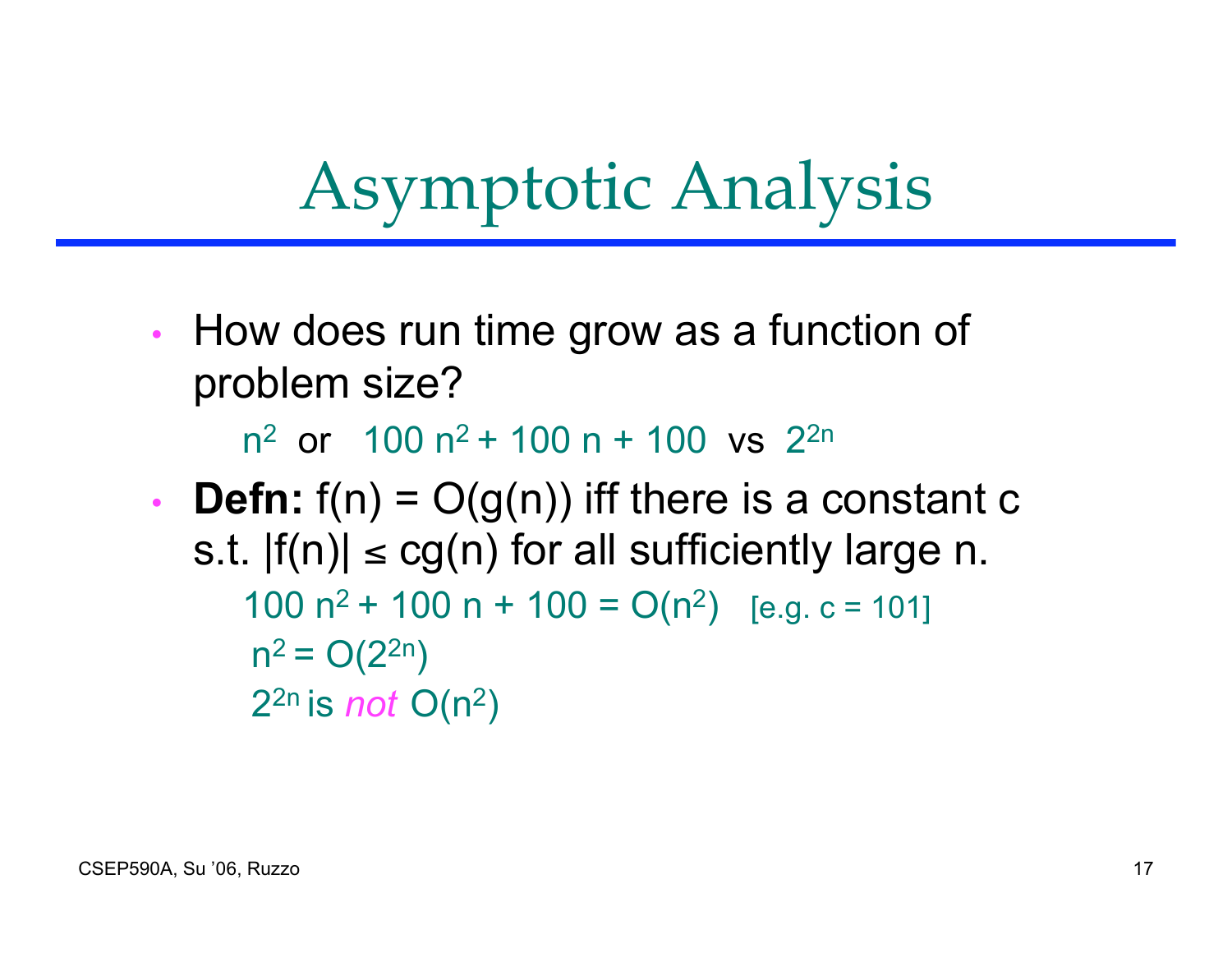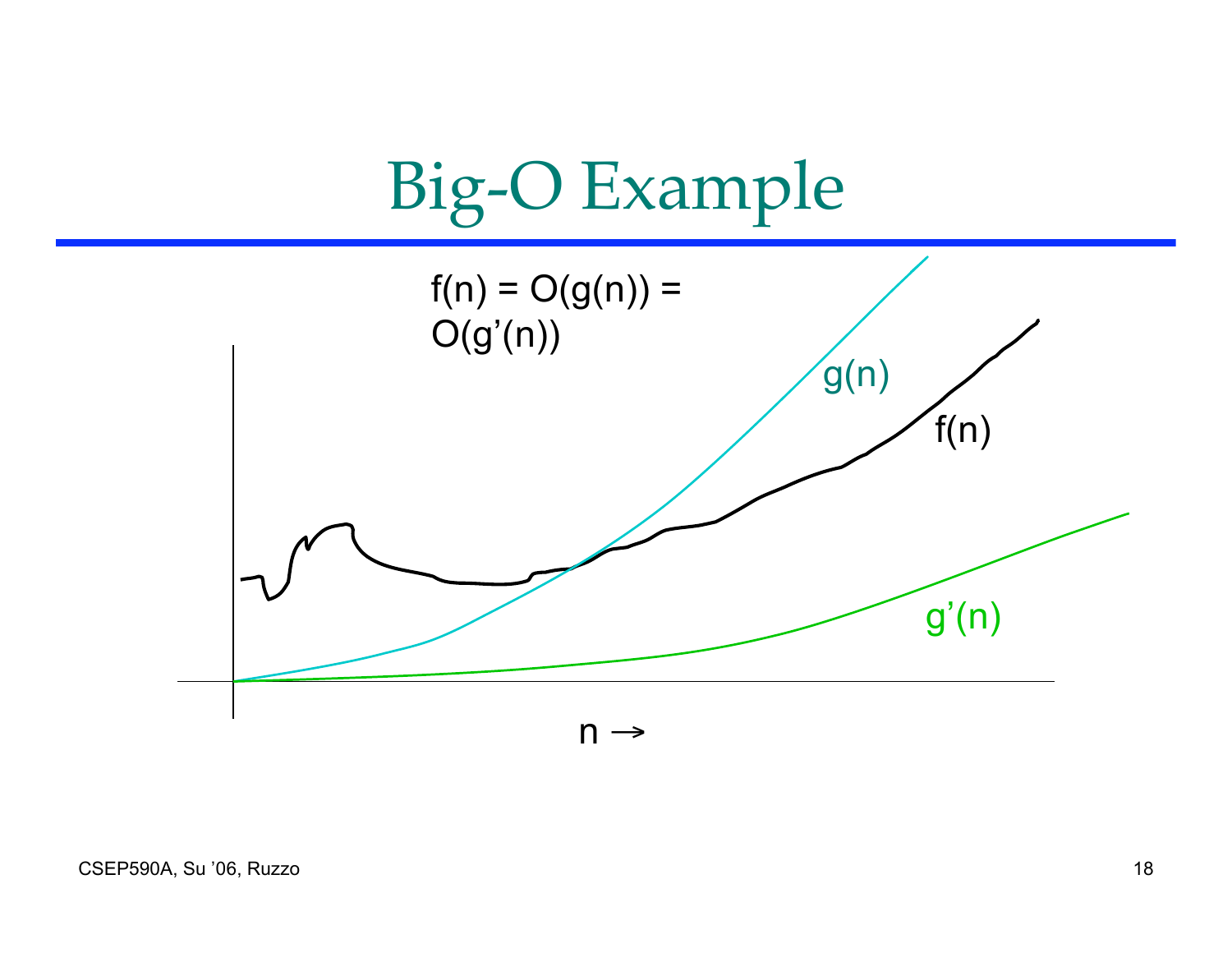# Utility of Asymptotics

- "All things being equal, " smaller asymptotic growth rate is better
- All things are never equal
- Even so, big-O bounds often let you quickly pick most promising candidates among competing algorithms
- Poly time algs often practical; non-poly algs seldom are.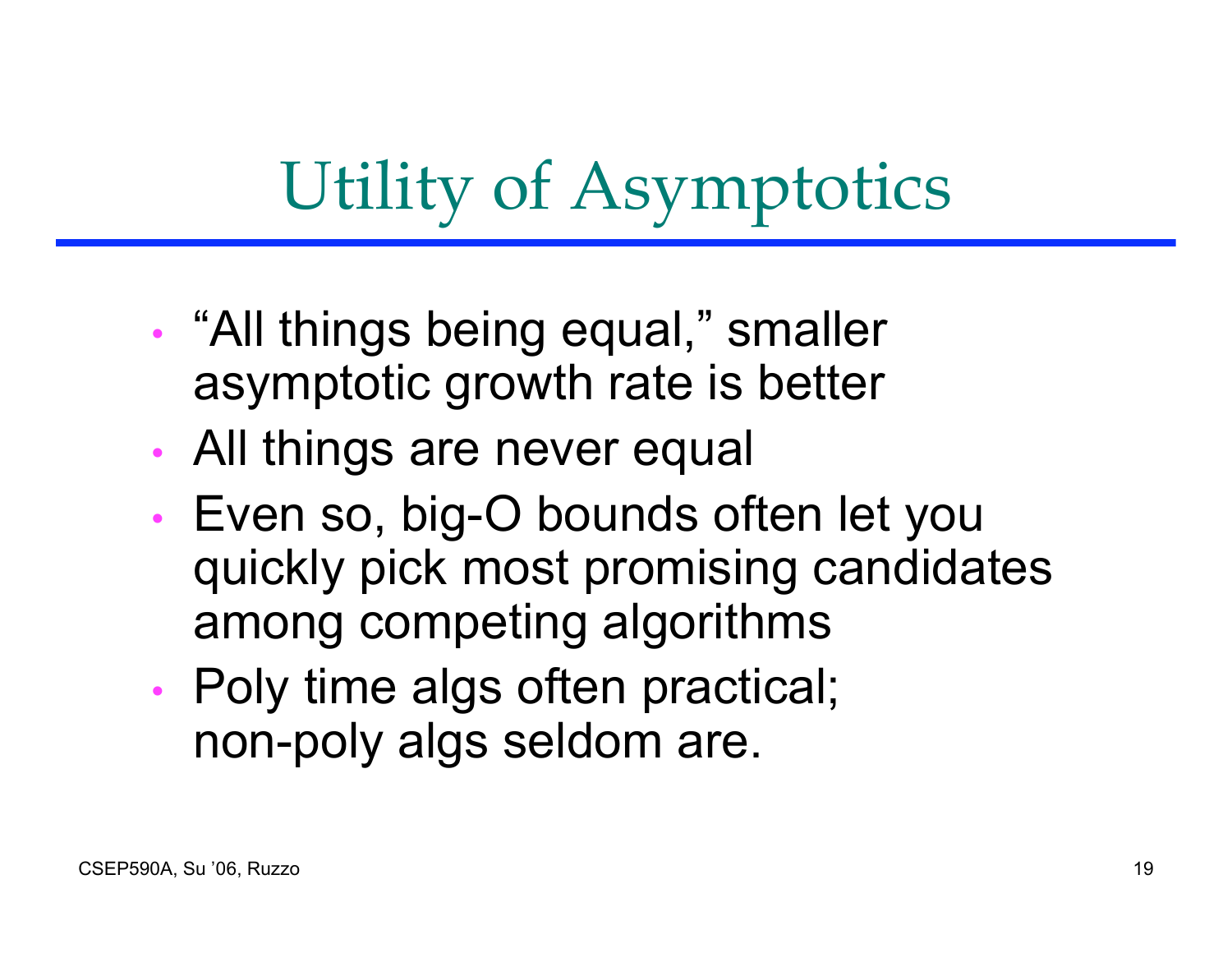#### Fibonacci Numbers

```
fib(n) \{if (n \leq 1) {
     return 1;
   } else {
     return fib(n-1) + fib(n-2);}
}
```
Simple recursion, but many repeated subproblems!!  $\Rightarrow$ Time =  $\Omega(1.61^{n})$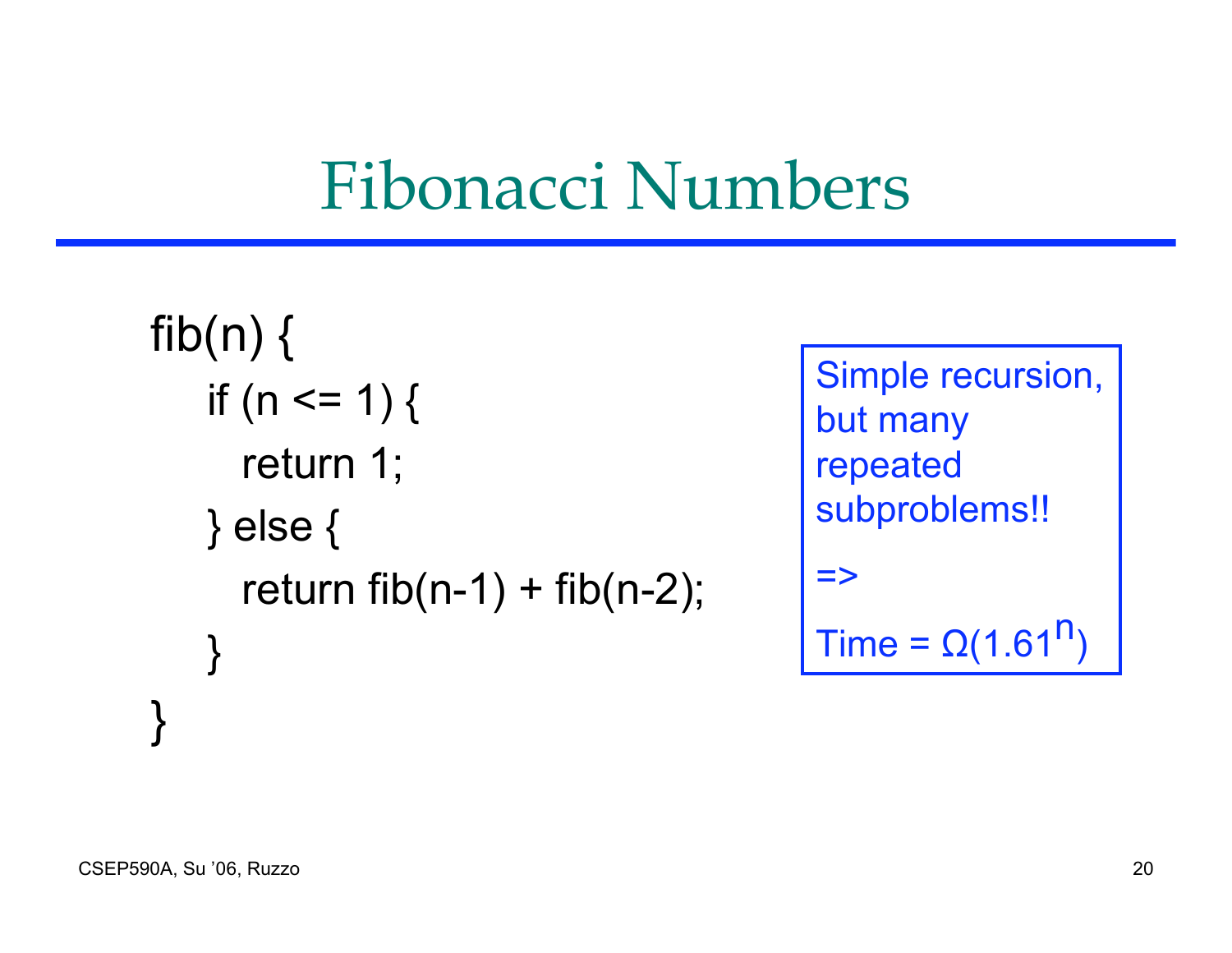### Fibonacci, II

```
int fib[n]
fib[0] = 1;fib[1] = 1;for(i=2; i<=n; i++) {
   fin[i] = fib[i-1] + fib[i-2];}
return fib[n];
```

```
Avoid repeated
subproblems by
tabulating them
=>
Time = O(n)
```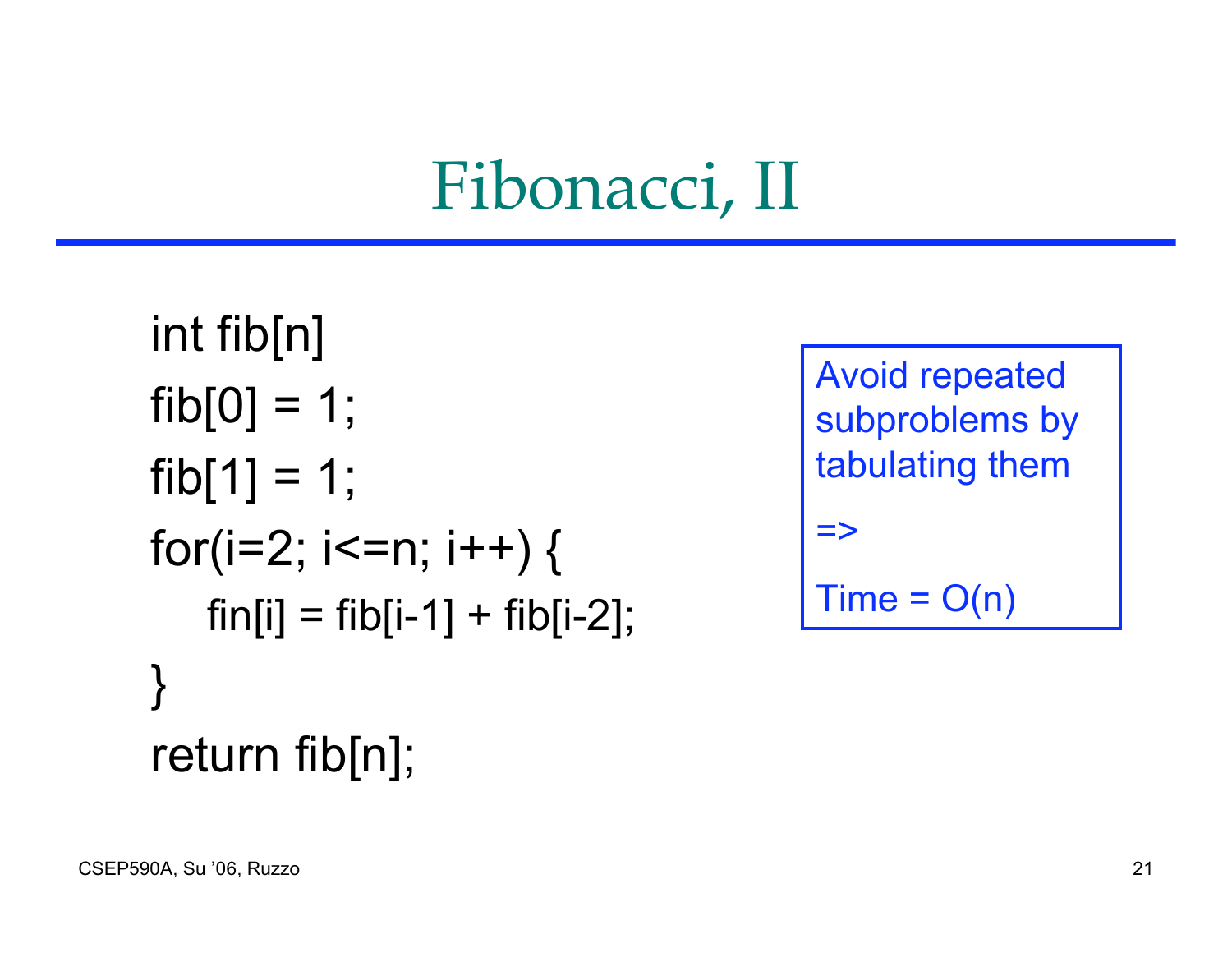Candidate for Dynamic Programming?

- Common Subproblems?
	- Plausible: probably re-considering alignments of various small substrings unless we're careful.
- Optimal Substructure?
	- Plausible: left and right "halves" of an optimal alignment probably should be optimally aligned (though they obviously interact a bit at the interface).
- (Both made rigorous below.)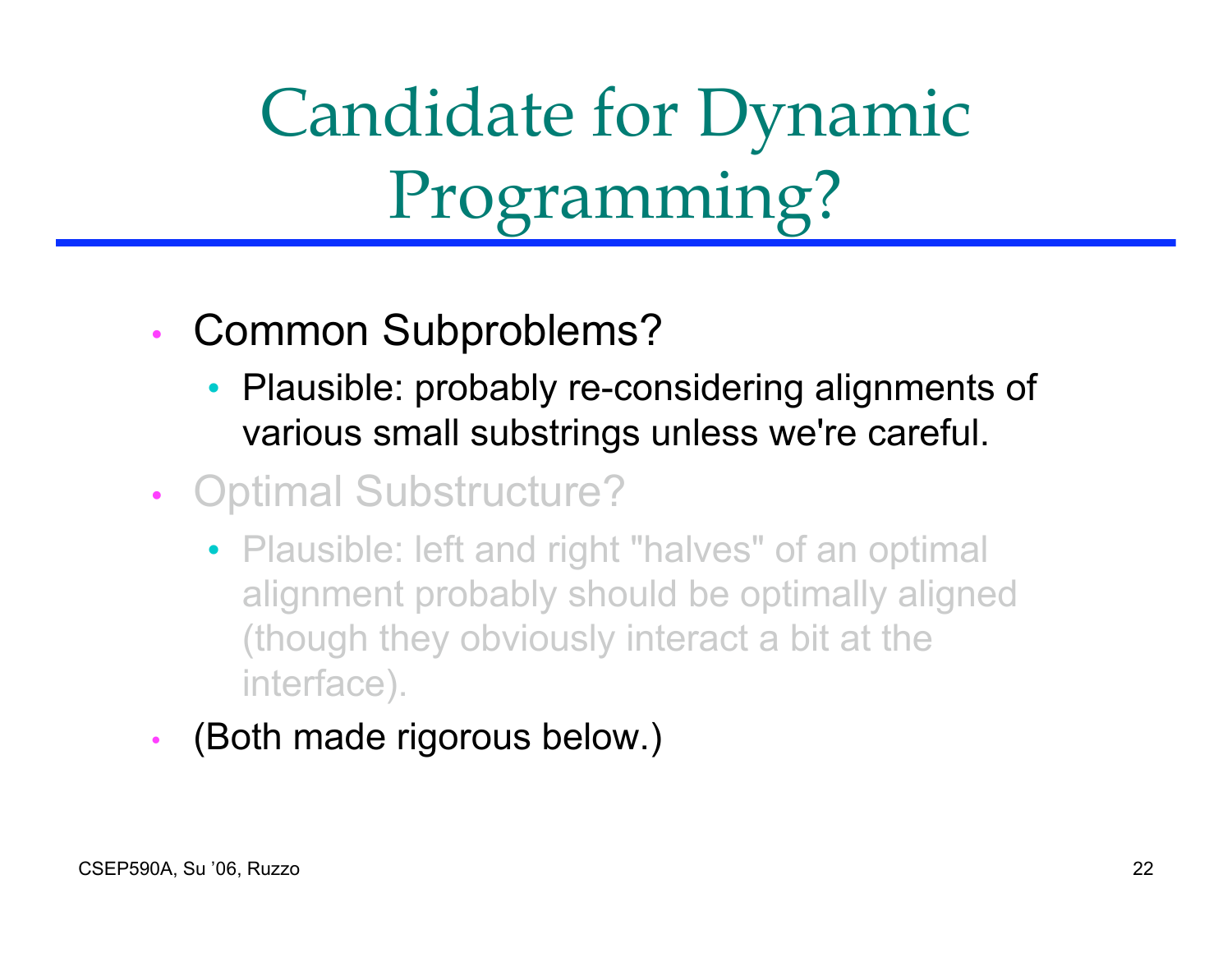Optimal Substructure (In More Detail)

- Optimal alignment ends in 1 of 3 ways:
	- last chars of S & T aligned with each other
	- last char of S aligned with space in T
	- last char of T aligned with space in S
	- ( never align space with space;  $\sigma(-, -) < 0$  )
- In each case, the rest of S & T should be optimally aligned to each other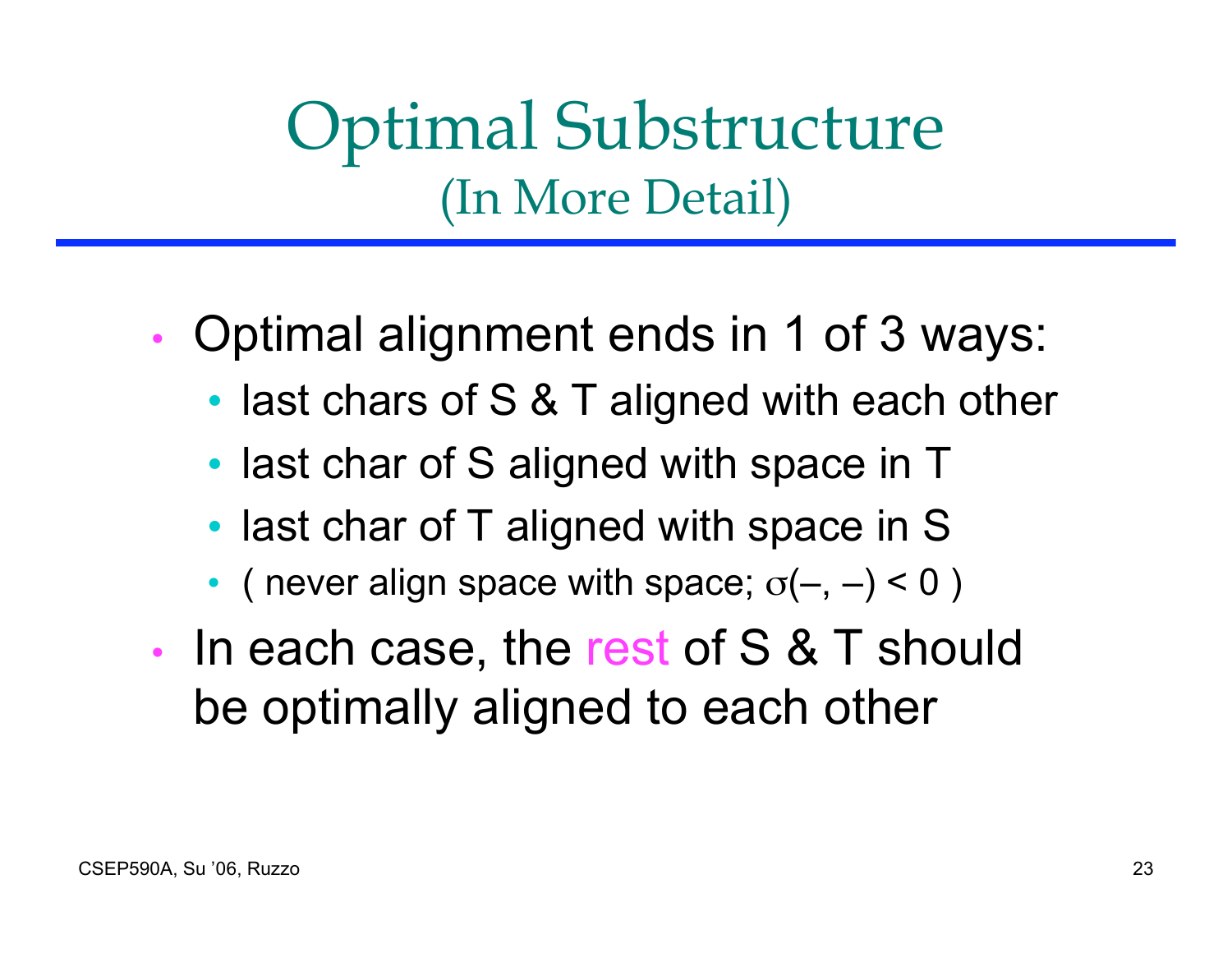Optimal Alignment in O(n2) via "Dynamic Programming"

- Input: S, T,  $|S| = n$ ,  $|T| = m$
- Output: value of optimal alignment

Easier to solve a "harder" problem:

 $V(i,j)$  = value of optimal alignment of S[1], …, S[i] with T[1], …, T[j] for all  $0 \le i \le n, 0 \le j \le m$ .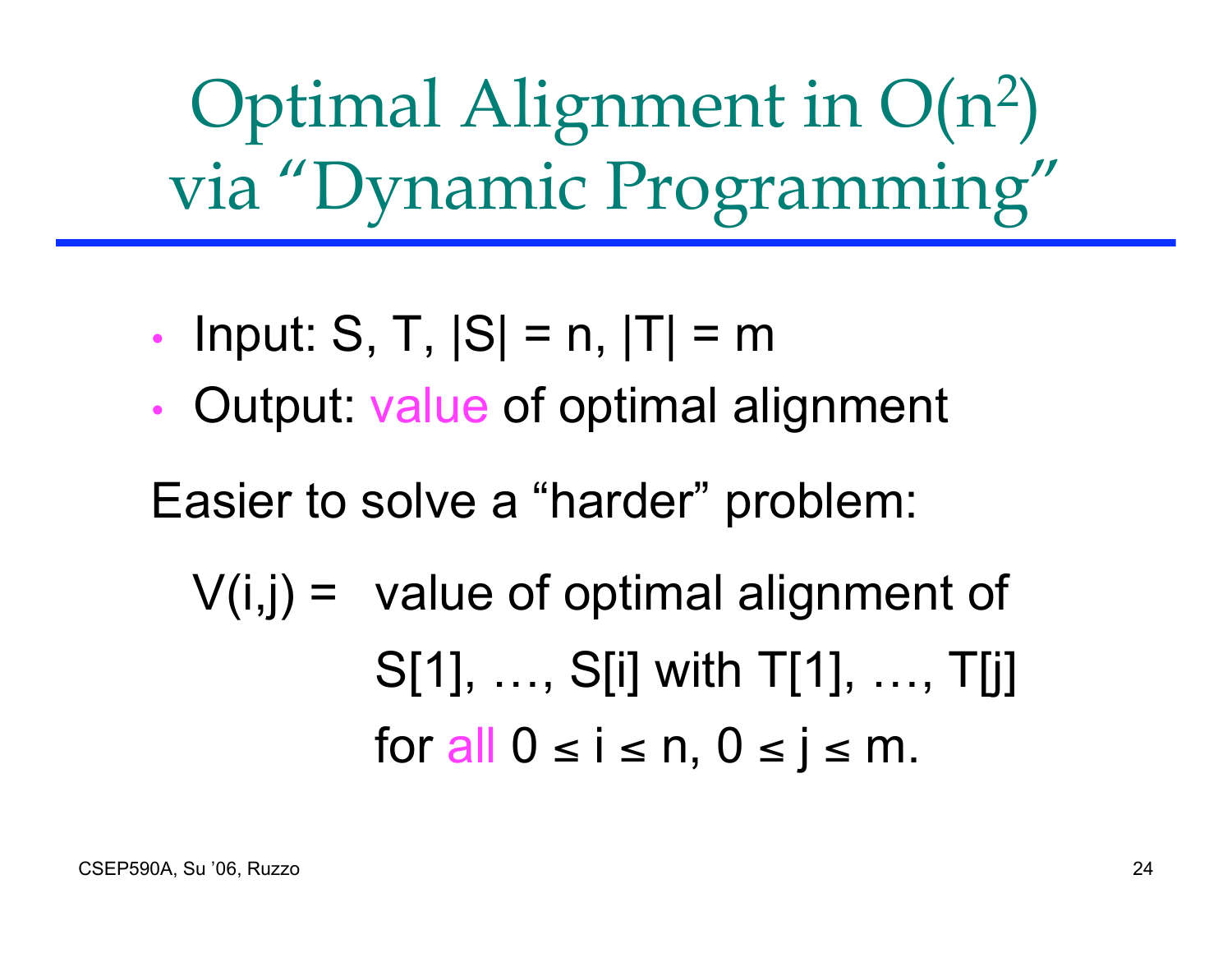#### Base Cases

• V(i,0): first i chars of S all match spaces

$$
V(i,0) = \sum_{k=1}^{i} \sigma(S[k],-)
$$

• V(0,j): first j chars of T all match spaces  $V(0, j) = \sum_{k=1}^{n} \sigma(-, T[k])$ *j*  $\sum$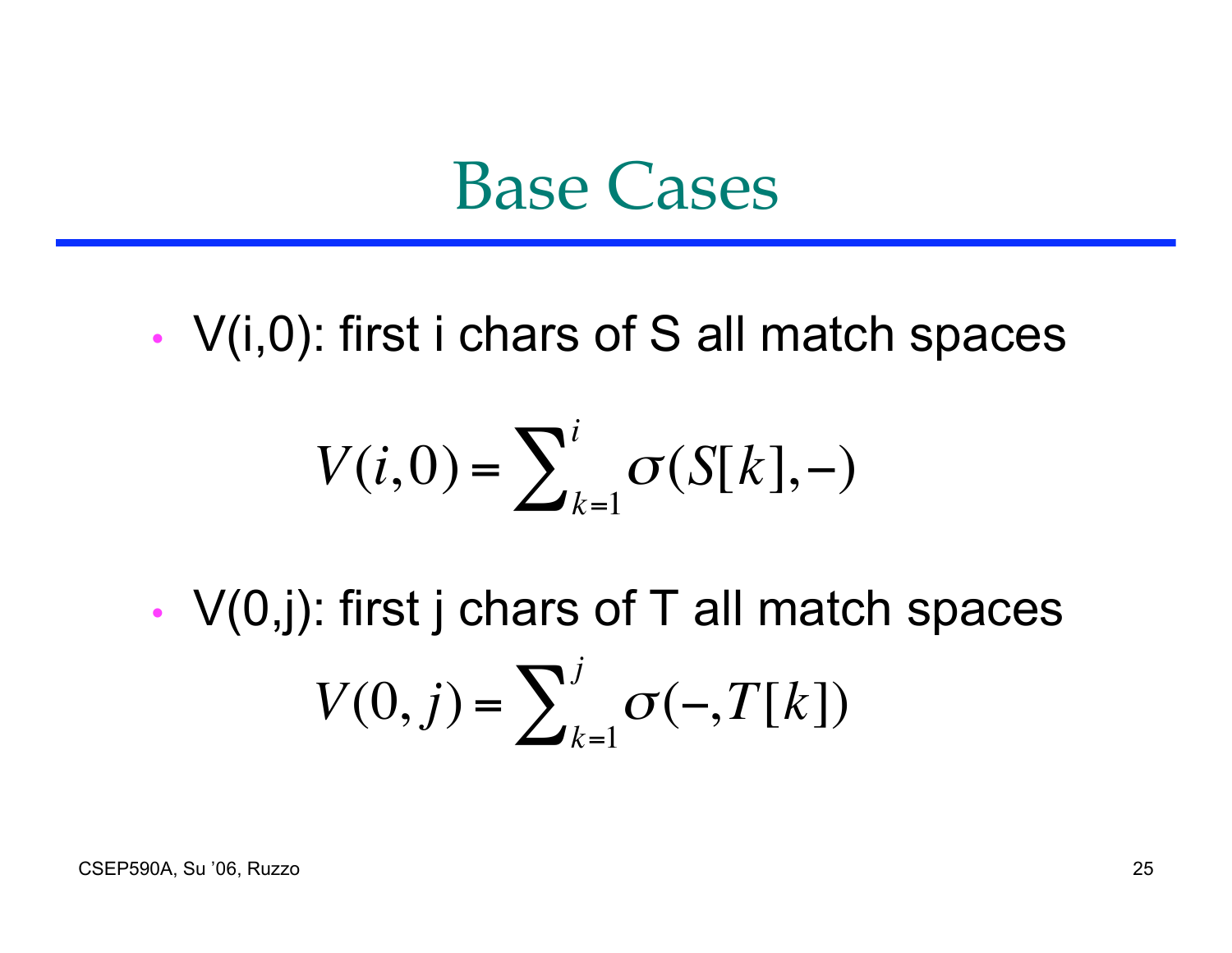#### General Case

Opt align of S[1], …, S[i] vs T[1], …, T[j]: Opt align of  $\mathbf{S}_{1}... \mathbf{S}_{i\text{-}1}$  &  $\mathsf{T}_\mathsf{1} ... \mathsf{T}_\mathsf{j\text{-}1}$  $V(i,j) = \max$  $V(i-1,j-1) + \sigma(S[i],T[j])$  $V(i-1,j) + \sigma(S[i], - )$  $V(i,j-1)$  +  $\sigma$ ( - , *T[j]*)  $\int$  $\big\}$  $\begin{array}{c} \hline \end{array}$  $\overline{\mathsf{L}}$  $\begin{array}{c} \hline \end{array}$ ן<br>|<br>|  $\left\{ \right.$  $\overline{\phantom{a}}$ )  $\overline{\phantom{a}}$ ,  $\sim \sim \sim S[i]$  $\sim\sim\sim\!\!T[j]$ / "  $\overline{\phantom{a}}$  $\mathcal{L}$  $\overline{\phantom{a}}$  $\overline{\phantom{a}}$  $\int$   $\sim$   $\sim$   $\sim$  *S*[*i*]  $\sim$   $\sim$   $\sim$   $\sim$   $\sim$  $\lceil$  $\lfloor$  $\overline{\phantom{a}}$  $\mathcal{I}$  $\rfloor$  $\left.\begin{matrix} \big\downarrow \text{ or } \begin{bmatrix} \sim & \sim & \sim & - \\ \sim & \sim & \sim & T[j] \end{bmatrix} \end{matrix}\right.$  $\lceil$  $\lfloor$  $\overline{\phantom{a}}$  $\mathcal{I}$  $\rfloor$  $\overline{\phantom{a}}$ for all  $1 \le i \le n$ ,  $1 \le j \le m$ .

CSEP590A, Su '06, Ruzzo 26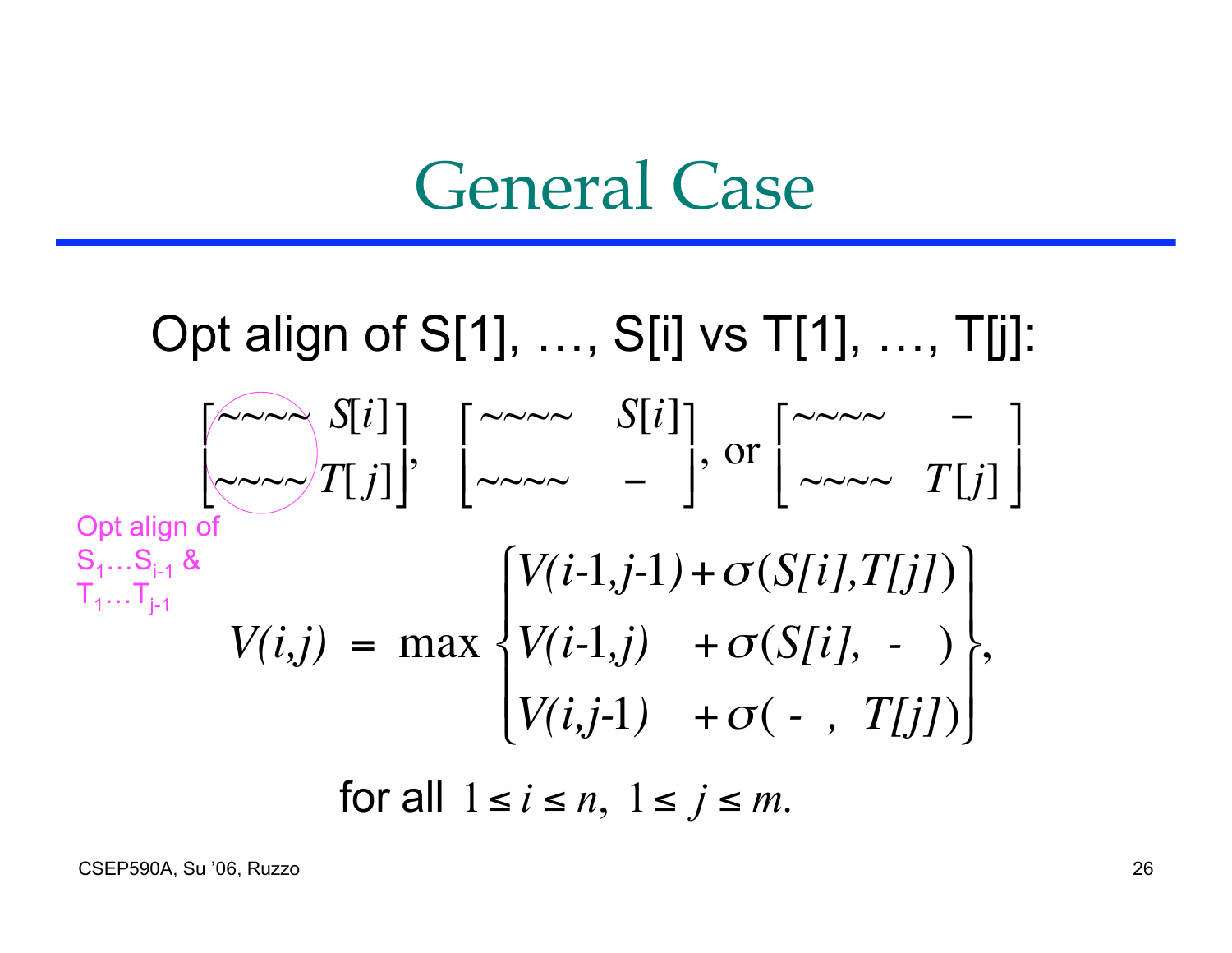

$$
V(i,j) = \max \begin{Bmatrix} V(i-1,j-1) + \sigma(S[i],T[j]) \\ V(i-1,j) + \sigma(S[i], - ) \\ V(i,j-1) + \sigma(-, T[j]) \end{Bmatrix}
$$

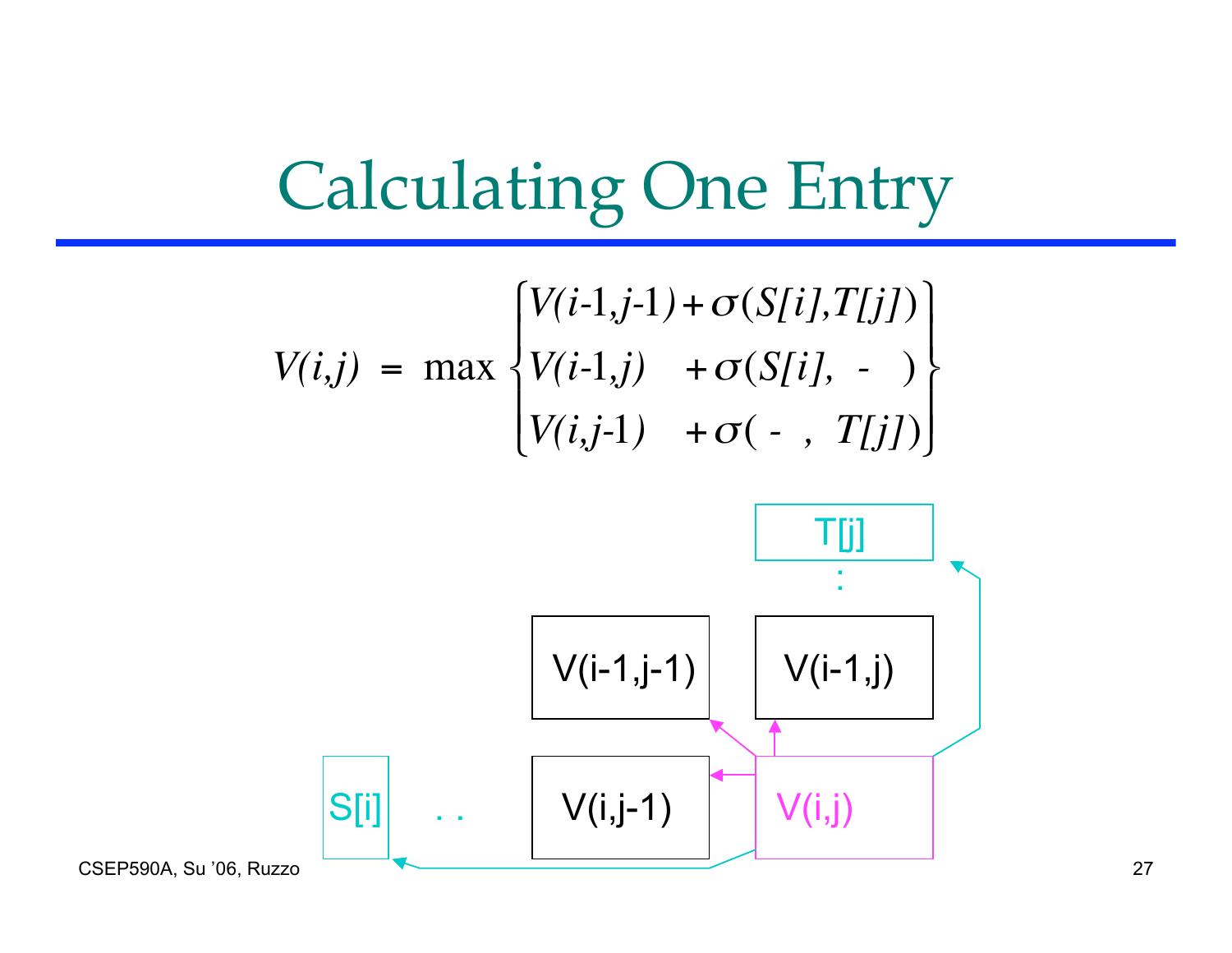#### Mismatch = -1 Match  $= 2$

#### $j \, | \, 0 \, | \, 1 \, | \, 2 \, | \, 3 \, | \, 4 \, | \, 5$ i c a d b d ←T 0  $| 0 | -1 | -2 | -3 | -4 | -5$ 1 a  $-1$   $-1$  1 2 c  $-2$  1 3 b -3 4 c -4  $5$  d  $-5$ 6 b -6 Time = O(mn)

Example

S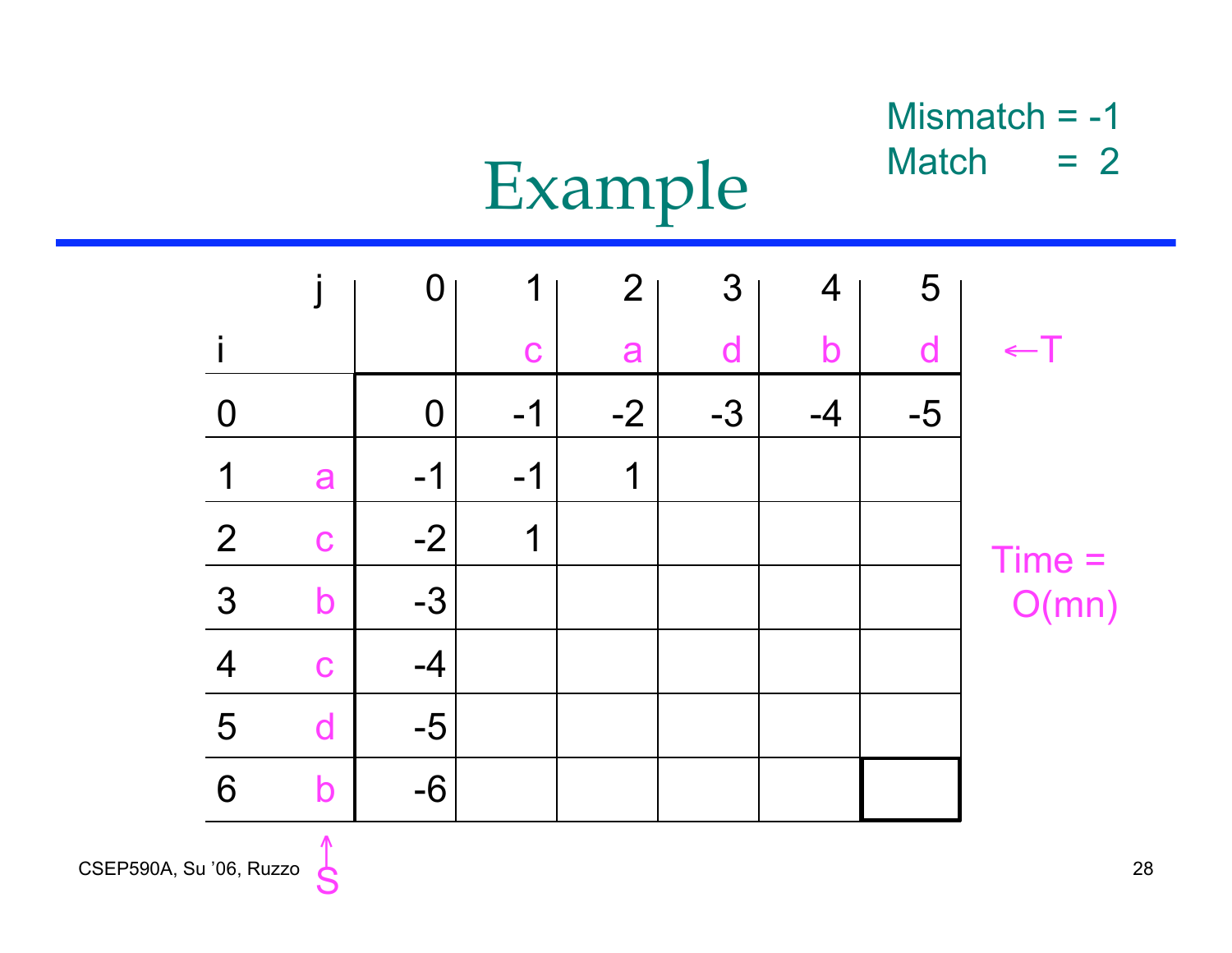#### Mismatch = -1 Match  $= 2$

# Example

|                |                         |                |      | $\overline{2}$ | $3\overline{3}$ | 4              | 5                    |  |
|----------------|-------------------------|----------------|------|----------------|-----------------|----------------|----------------------|--|
|                |                         |                | C    | a              |                 | h              |                      |  |
|                |                         | $\overline{0}$ | $-1$ | $-2$           | $-3$            | $-4$           | $-5$                 |  |
| 1              | a                       | $-1$           | $-1$ | 1              | $\overline{0}$  | $-1$           | $-2$                 |  |
| $\overline{2}$ | $\mathbf C$             | $-2$           | 1    | $\Omega$       | $\overline{0}$  | $-1$           | $-2$                 |  |
| 3              | $\overline{\mathsf{b}}$ | $-3$           | 0    | $\overline{0}$ | $-1$            | $\overline{2}$ | $\blacktriangleleft$ |  |
| 4              | $\mathbf C$             | $-4$           | $-1$ | $-1$           | $-1$            | 1              | 1                    |  |
| 5              |                         | $-5$           | $-2$ | $-2$           | 1               | 0              | 3                    |  |
| 6              | b                       | $-6$           | $-3$ | $-3$           | $\bf{0}$        | 3              | $\overline{2}$       |  |

S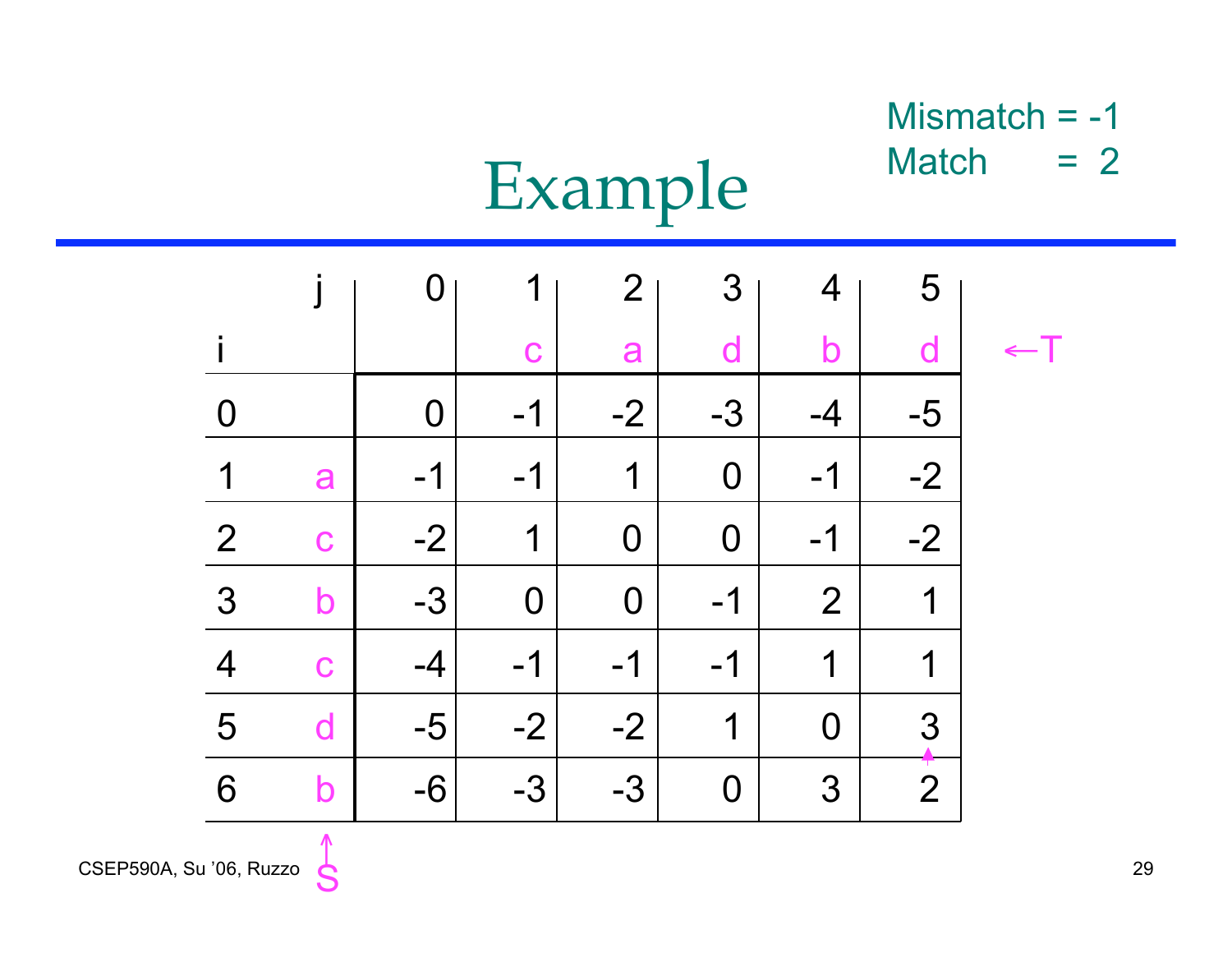## Finding Alignments: Trace Back



S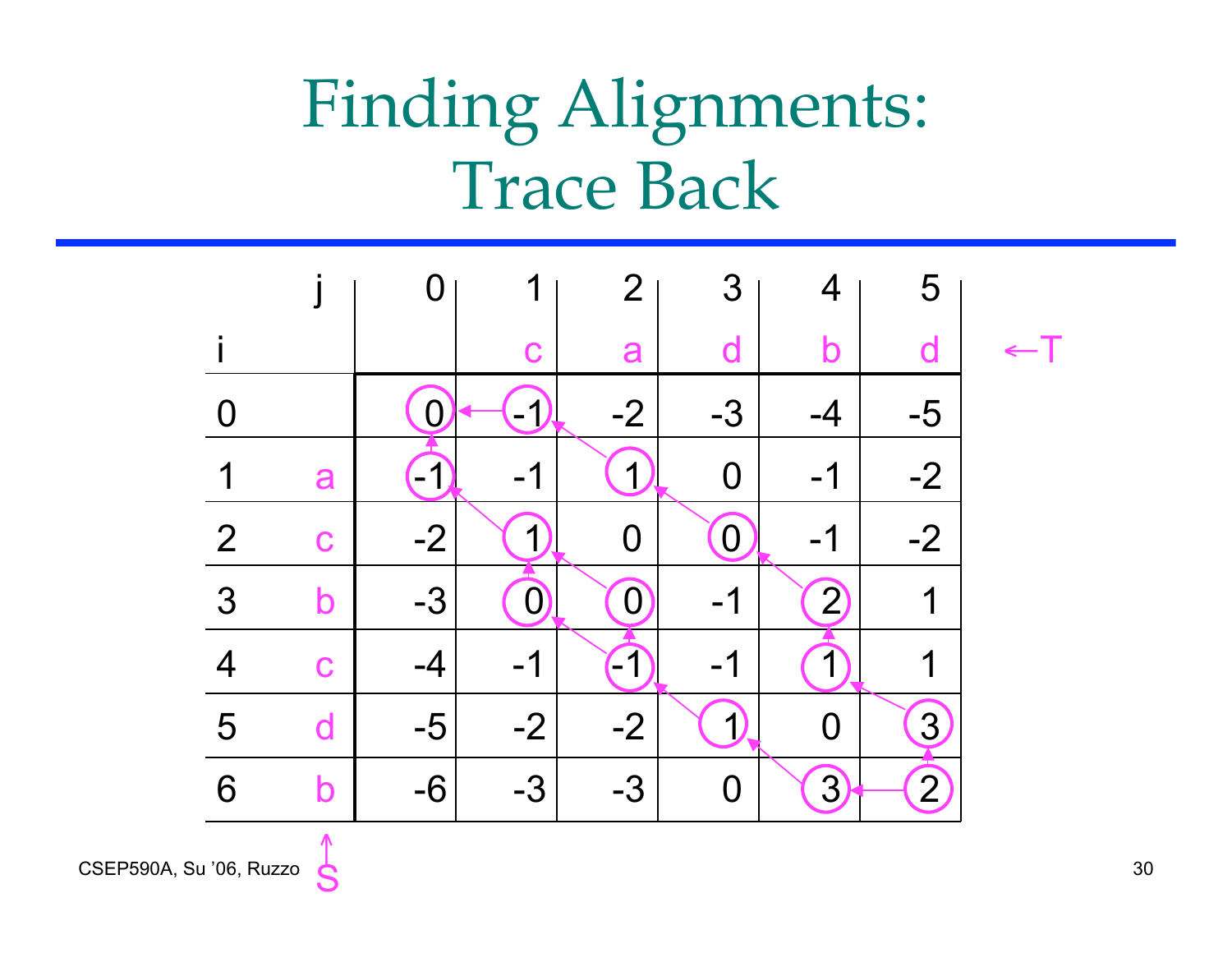## Complexity Notes

- Time  $= O(mn)$ , (value and alignment)
- Space  $= O(mn)$
- Easy to get value in Time  $= O(mn)$  and  $Space = O(min(m,n))$
- Possible to get value *and alignment* in  $Time = O(mn)$  and  $Space = O(min(m,n))$ but tricky.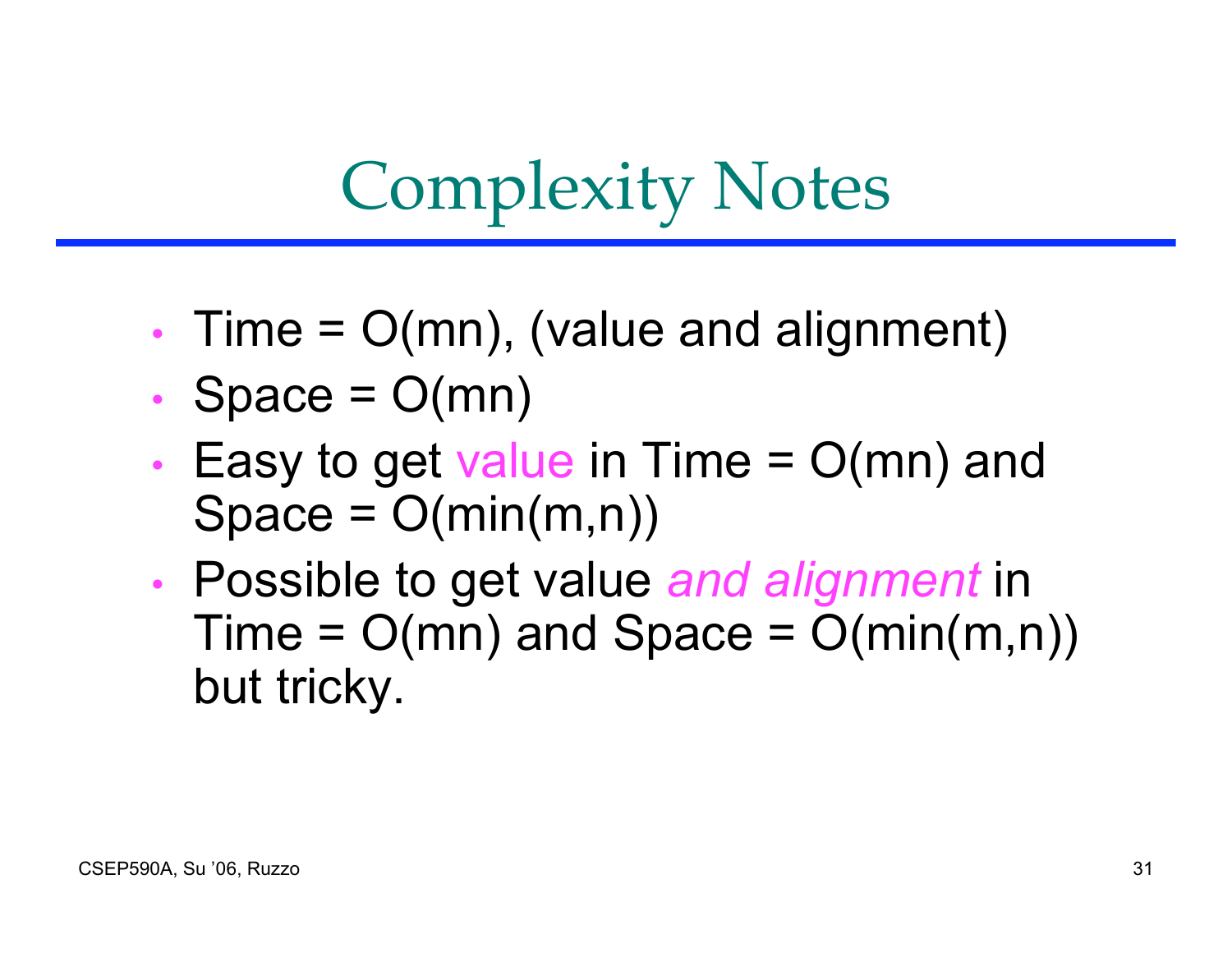## Weekly Bio Interlude

#### DNA Replication

CSEP590A, Su '06, Ruzzo 32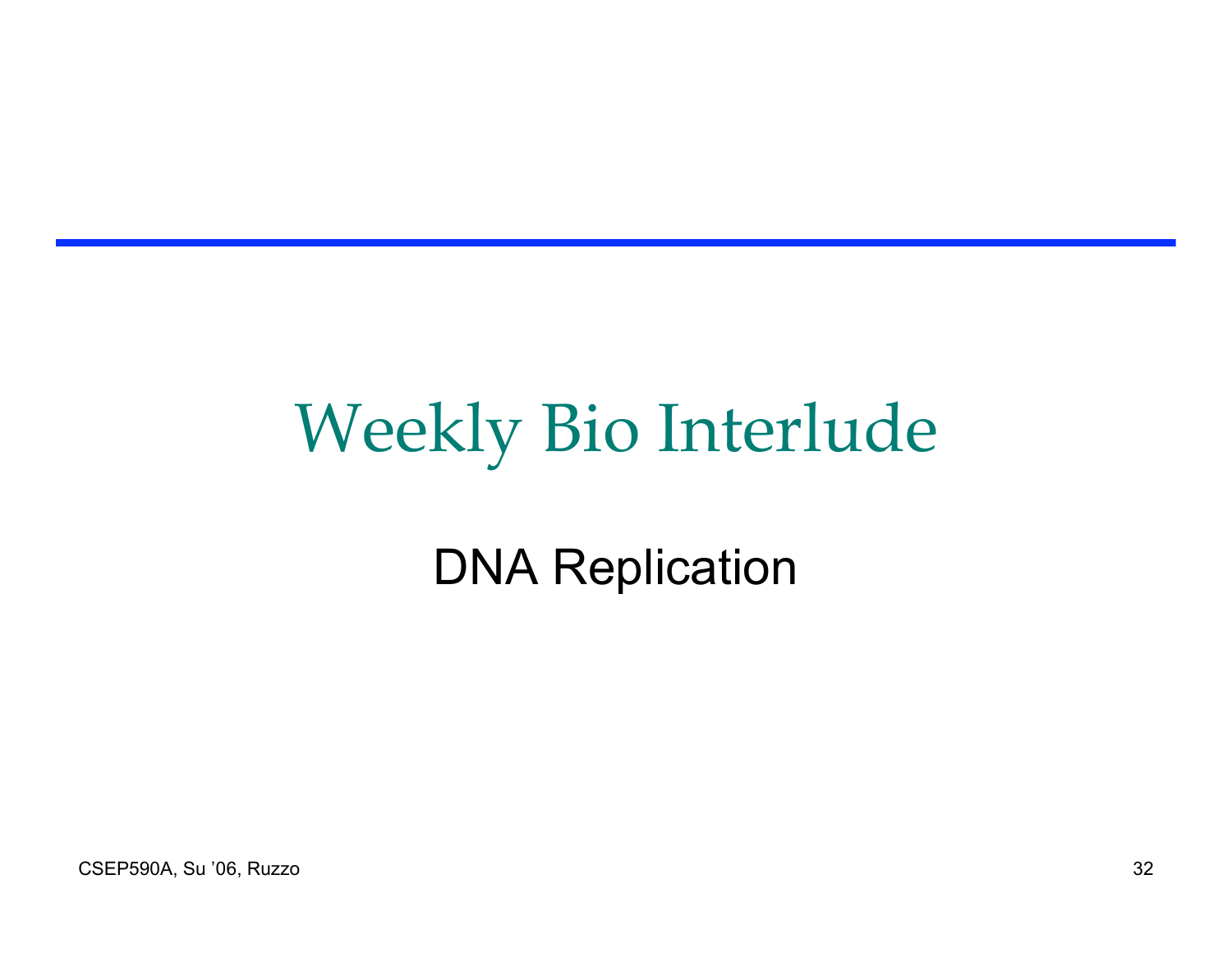### DNA Replication: Basics

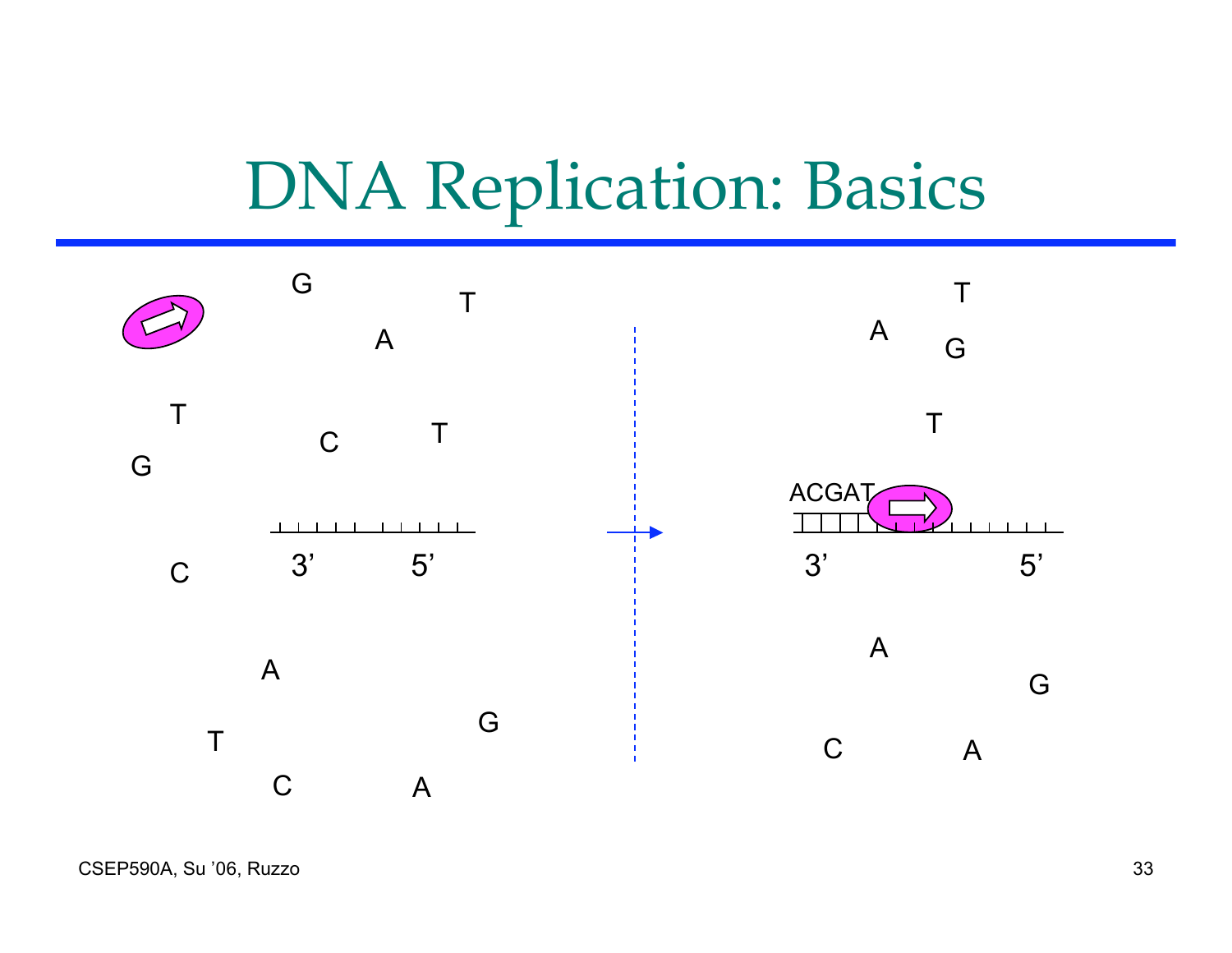## Issues & Complications, I

- 1st ~10 nt's added are called the *primer*
- In simple model, DNA pol has 2 jobs: prime & extend
- Priming is error-prone
- So, specialized *primase* does the priming; pol specialized for fast, accurate extension



• Still doesn't solve the accuracy problem (hint: primase makes an *RNA* primer)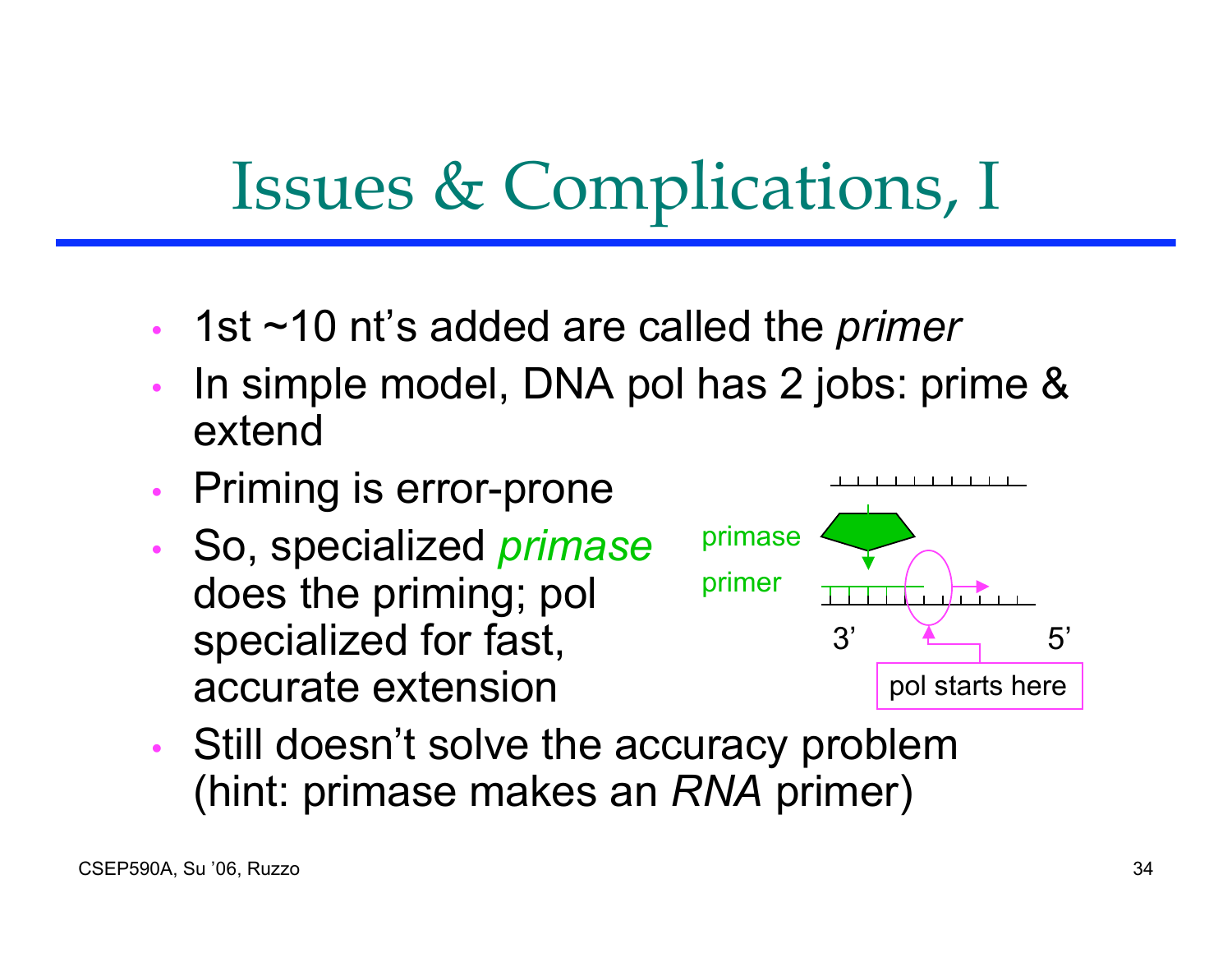### Issue 2: Rep Forks & Helices

- "Replication Fork": DNA double helix is progressively unwound by a DNA helicase, and both resulting single strands are duplicated
- DNA polymerase synthesizes new strand 5' -> 3'(reading its template strand  $3' \rightarrow 5'$
- That means on one (the "leading") strand, DNA pol is chasing/pushing the replication fork
- But on the other "lagging" strand, DNA pol is running away from it.

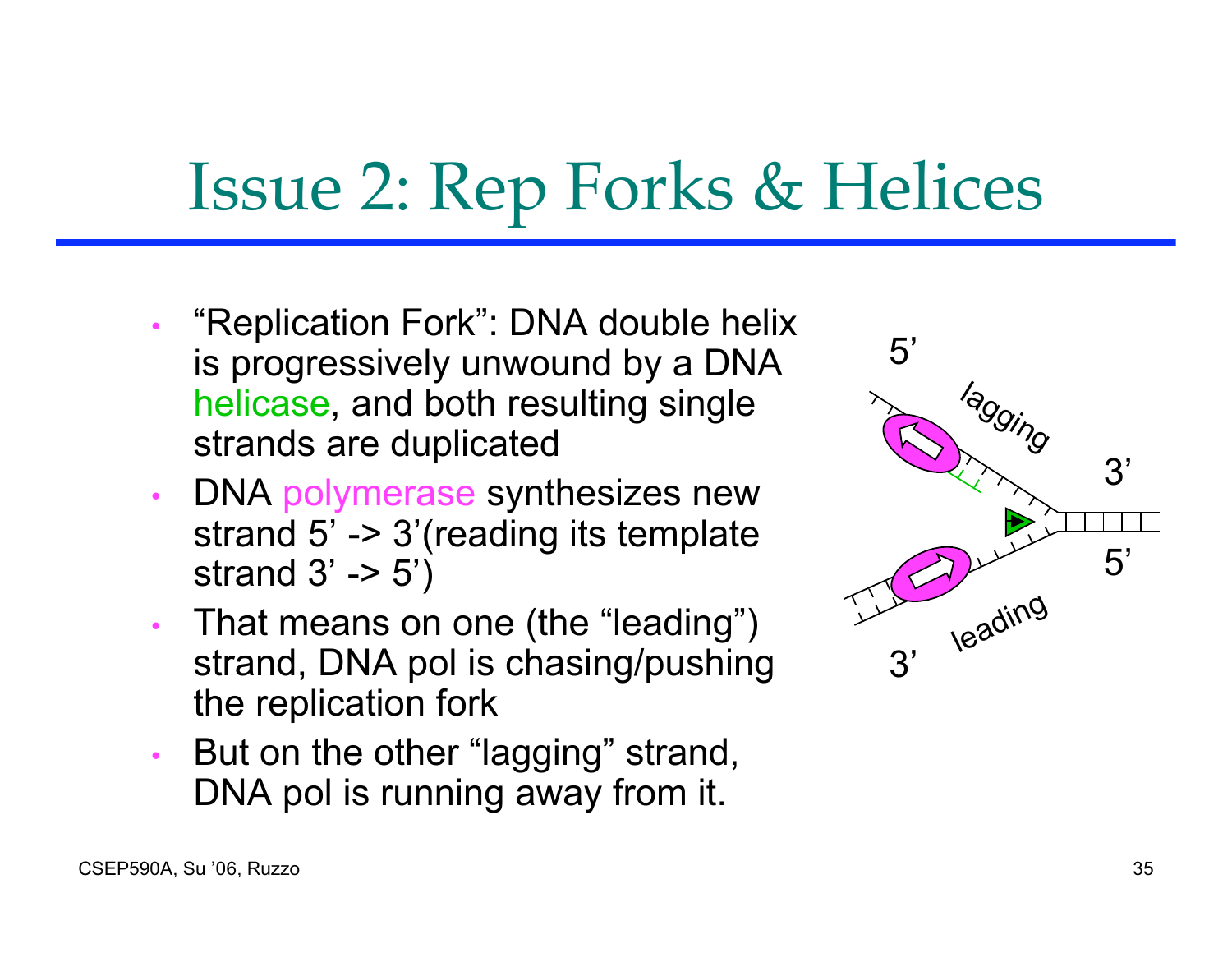## Issue 3: Fragments

- Lagging strand gets a series of "Okazaki fragments" of DNA (~200nt in eukaryotes) following each primer
- The RNA primers are later removed by a *nuclease* and *DNA* pol fills gaps (more accurate than primase)



primer

 $3'$  5'

primer Okazaki primer

- 
- Fragments joined by *ligase*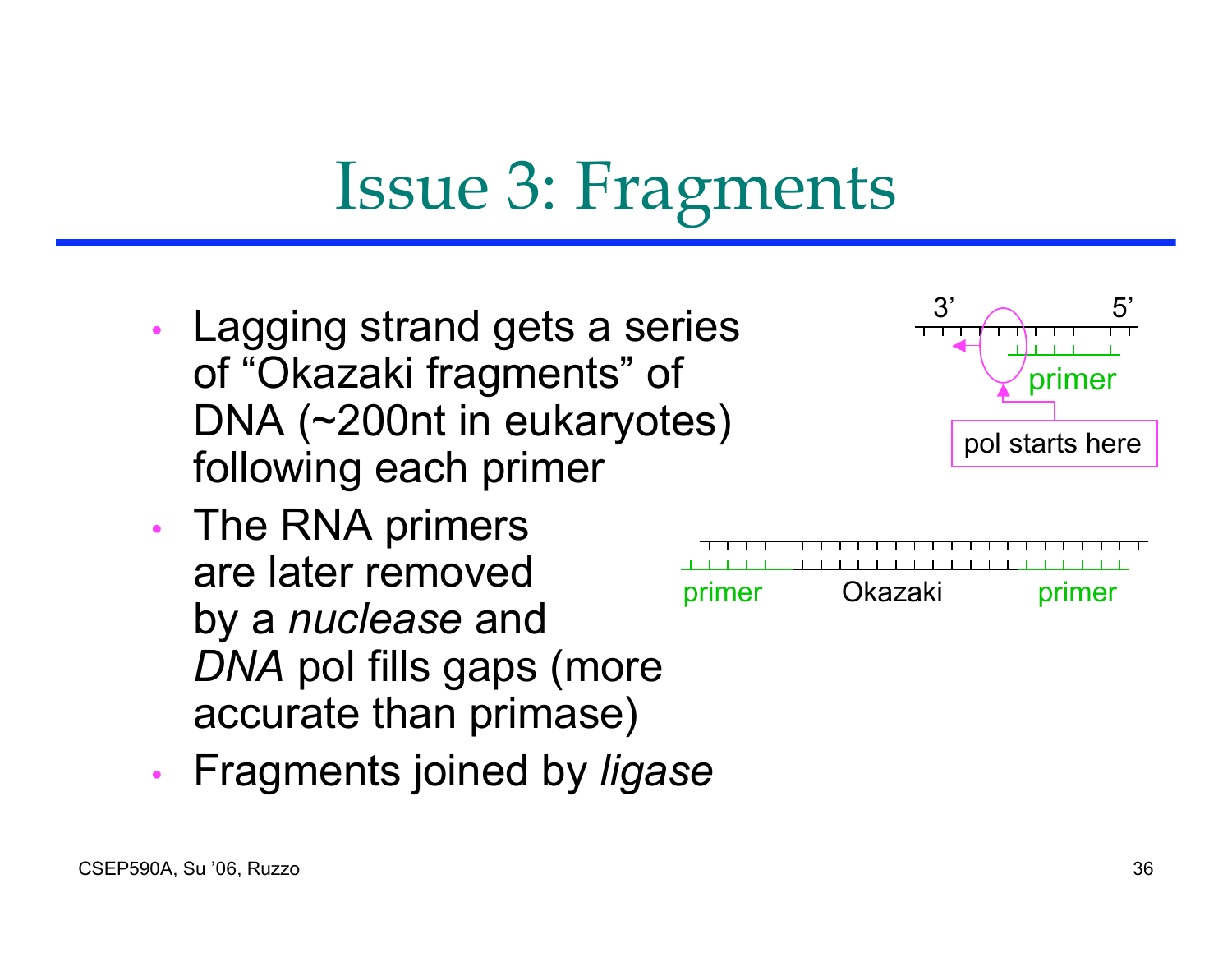## Issue 4: Coord Lead/Lag



CSEP590A, Su '06, Ruzzo 37 Alberts et al., Mol. Biol. of the Cell, 3rd ed, p258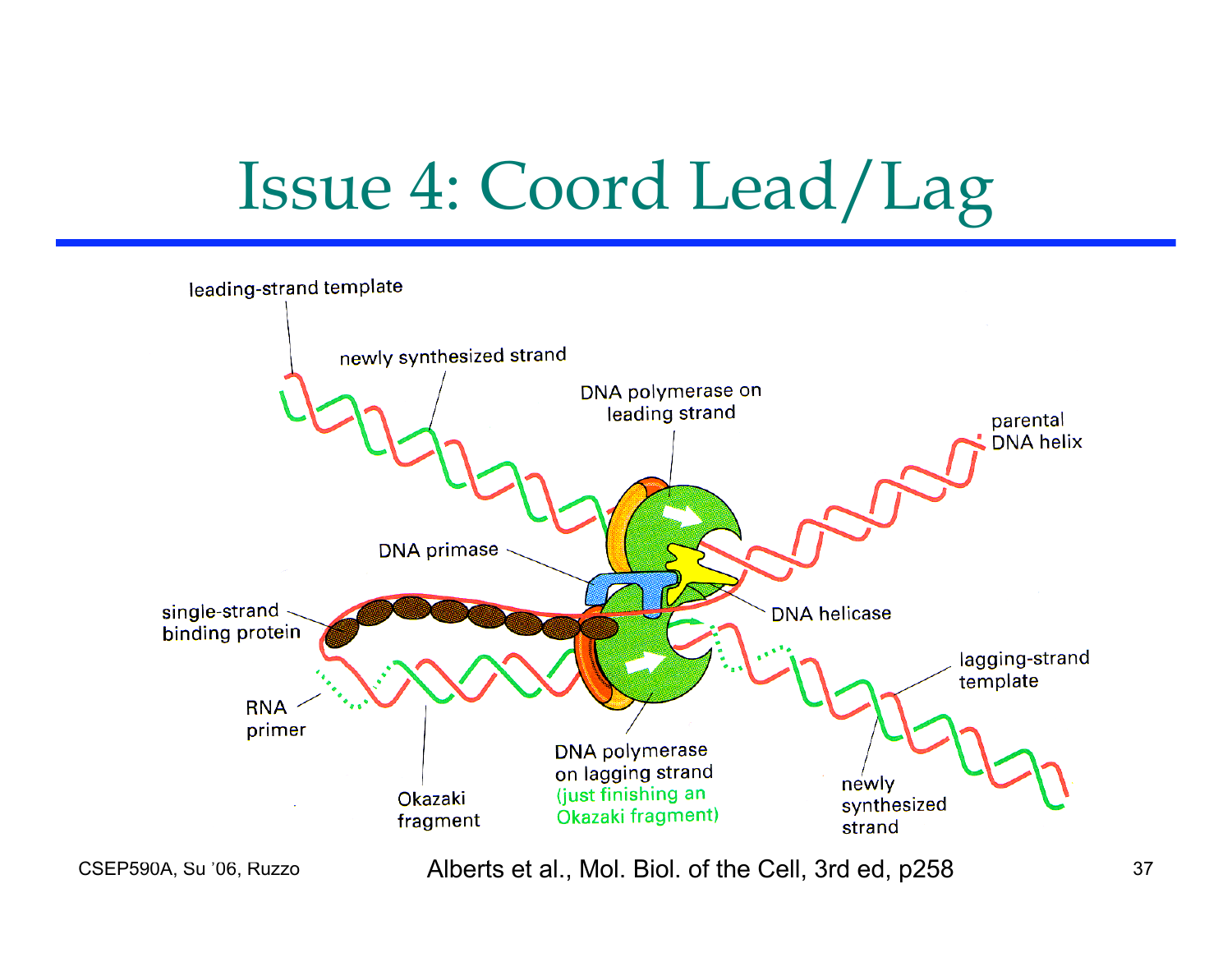## Issue 5: Twirls & Tangles

- Unwinding helix (~10 nucleotides per turn) would cause stress. *Topoisomerase I* cuts DNA backbone on *one* strand, allowing it to spin about the remaining bond, relieving stress
- *Topoisomerase II* can cut & rejoin *both* strands, after allowing another double strand to pass through the gap, de-tangling it.



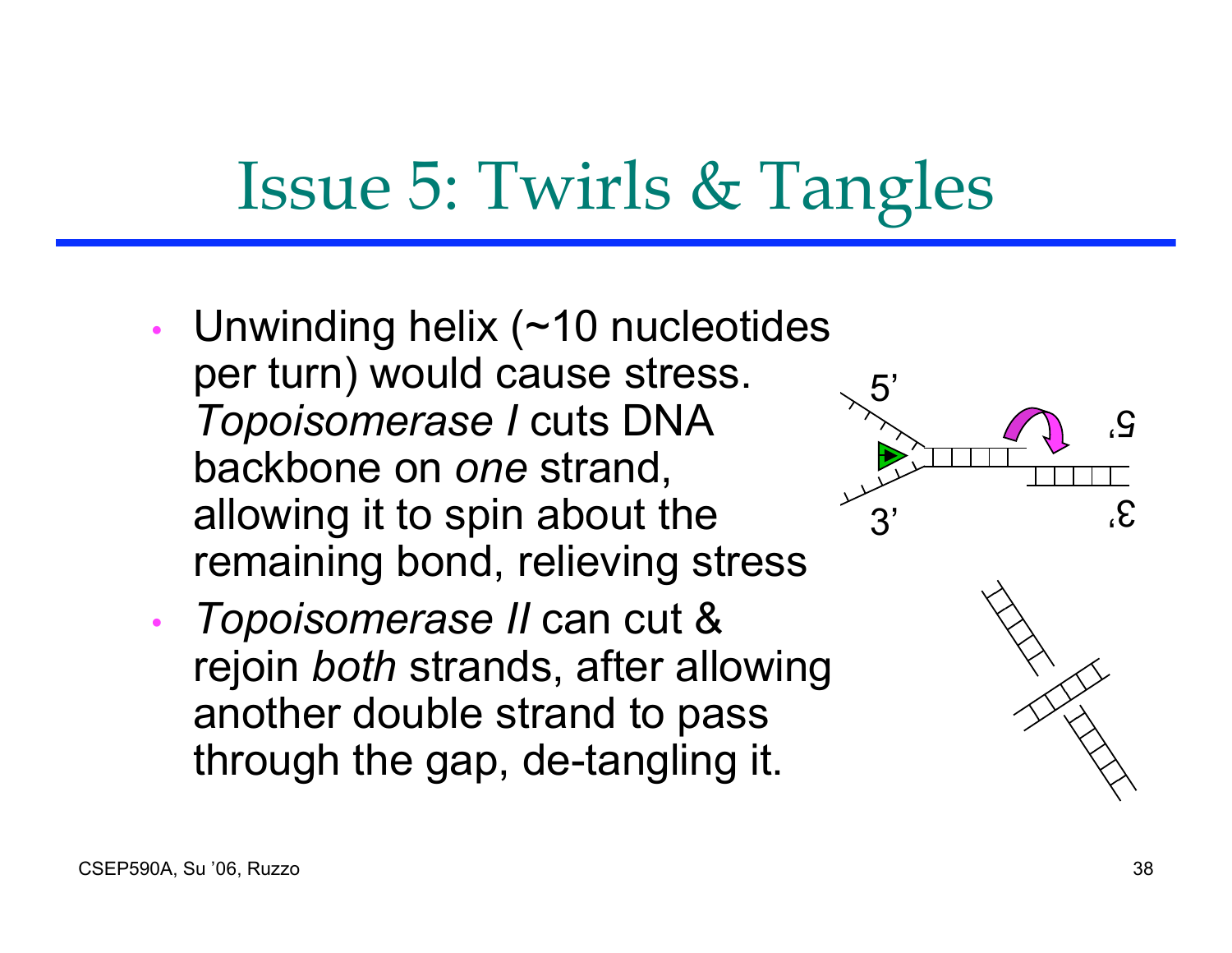## Issue 6: Proofreading

- Error rate of pol itself is  $\sim$ 10<sup>-4</sup>, but overall rate is 10-9 , due to proofreading & repair, e.g.
	- pol itself can back up & cut off a mismatched base if one happens to be inserted
	- priming the new strand is hard to do accurately, hence RNA primers, later removed & replaced
	- other enzymes scan helix for "bulges" caused by base mismatch, figure out which strand is original, cut away new (faulty) copy; DNA pol fills gap
	- which strand is original? In bacteria, some A's are "methylated" , but not immediately after replication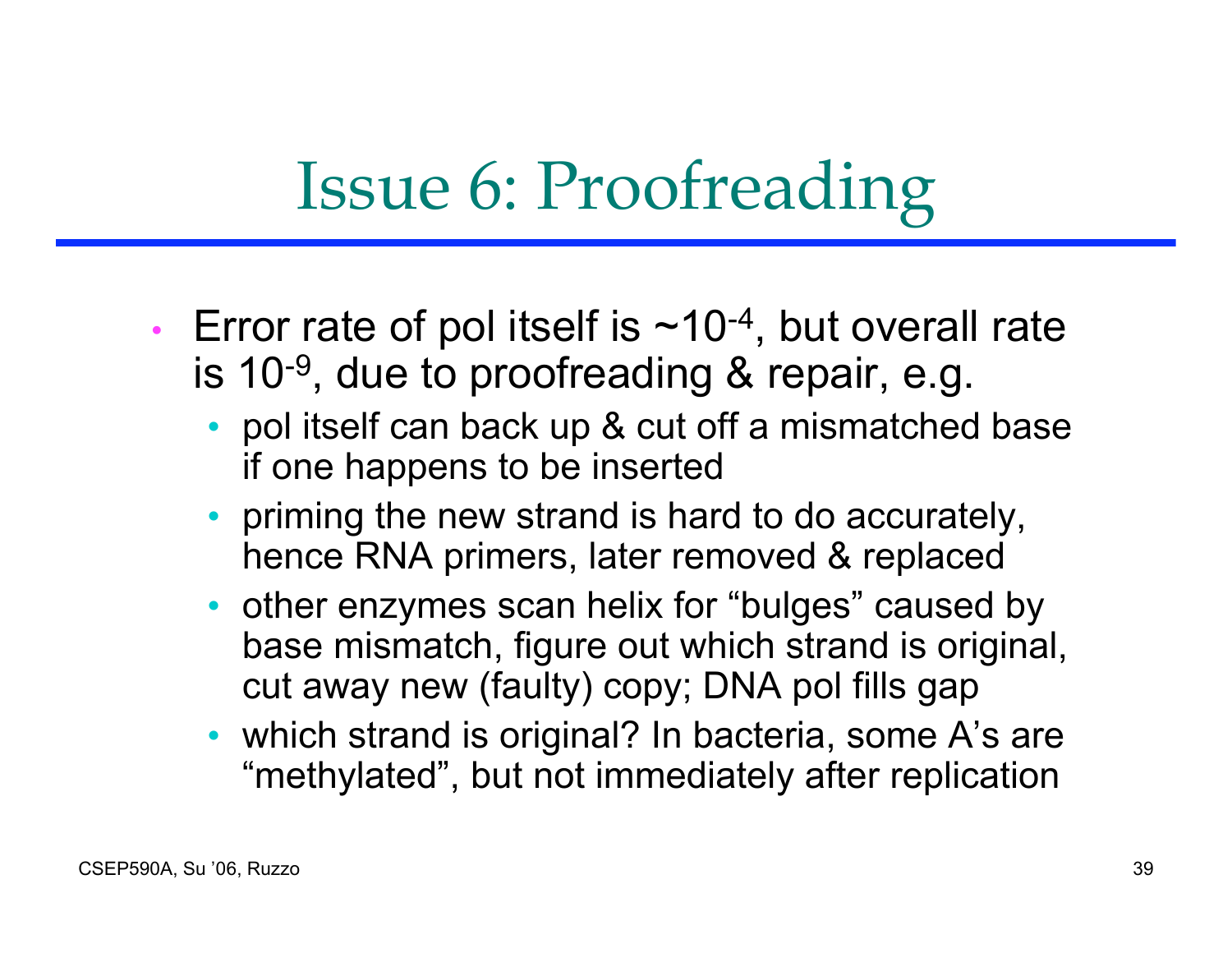## Replication Summary

- Speed: 50 (eukaryotes) 500 (prokaryotes) bp/sec
- Accuracy: 1 error per  $10^9$  bp
- Complex & highly optimized
- Highly similar across all living cells
- More info: Alberts et al., Mol. Biol. of the Cell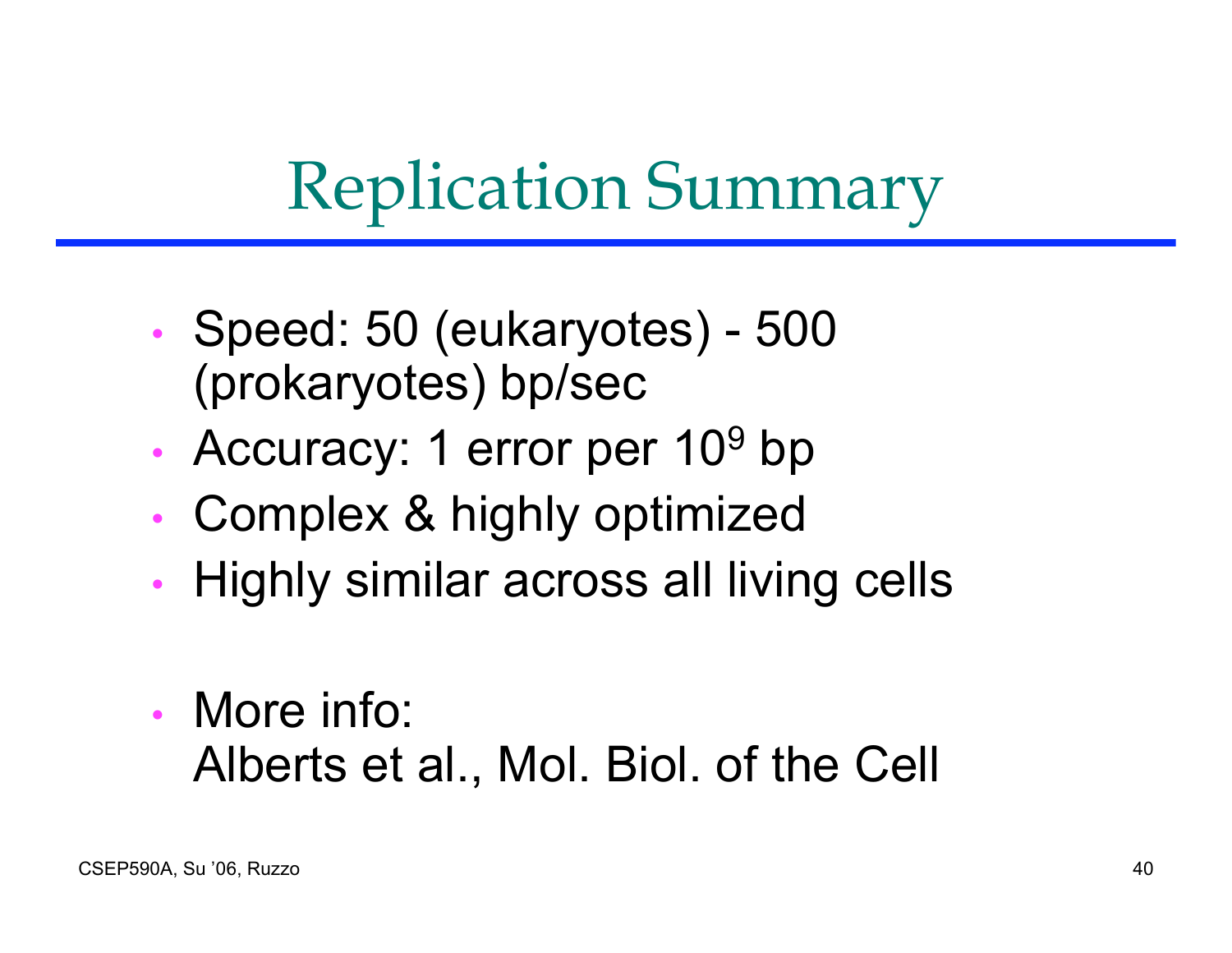### Sequence Alignment

#### Part II Local alignments & gaps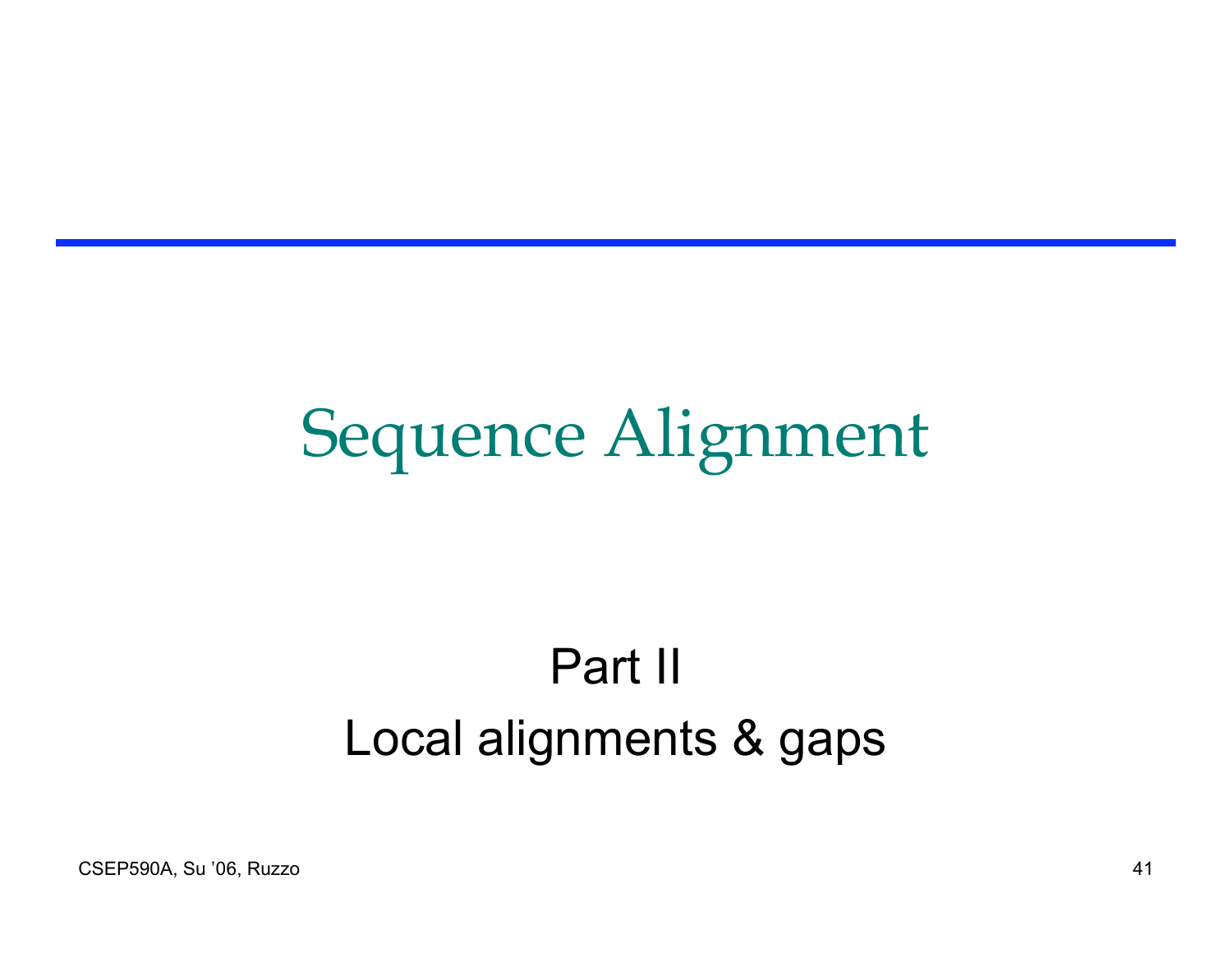### Variations

- Local Alignment
	- Preceding gives *global* alignment, i.e. full length of both strings;
	- Might well miss strong similarity of part of strings amidst dissimilar flanks
- Gap Penalties
	- 10 adjacent spaces cost 10 x one space?
- Many others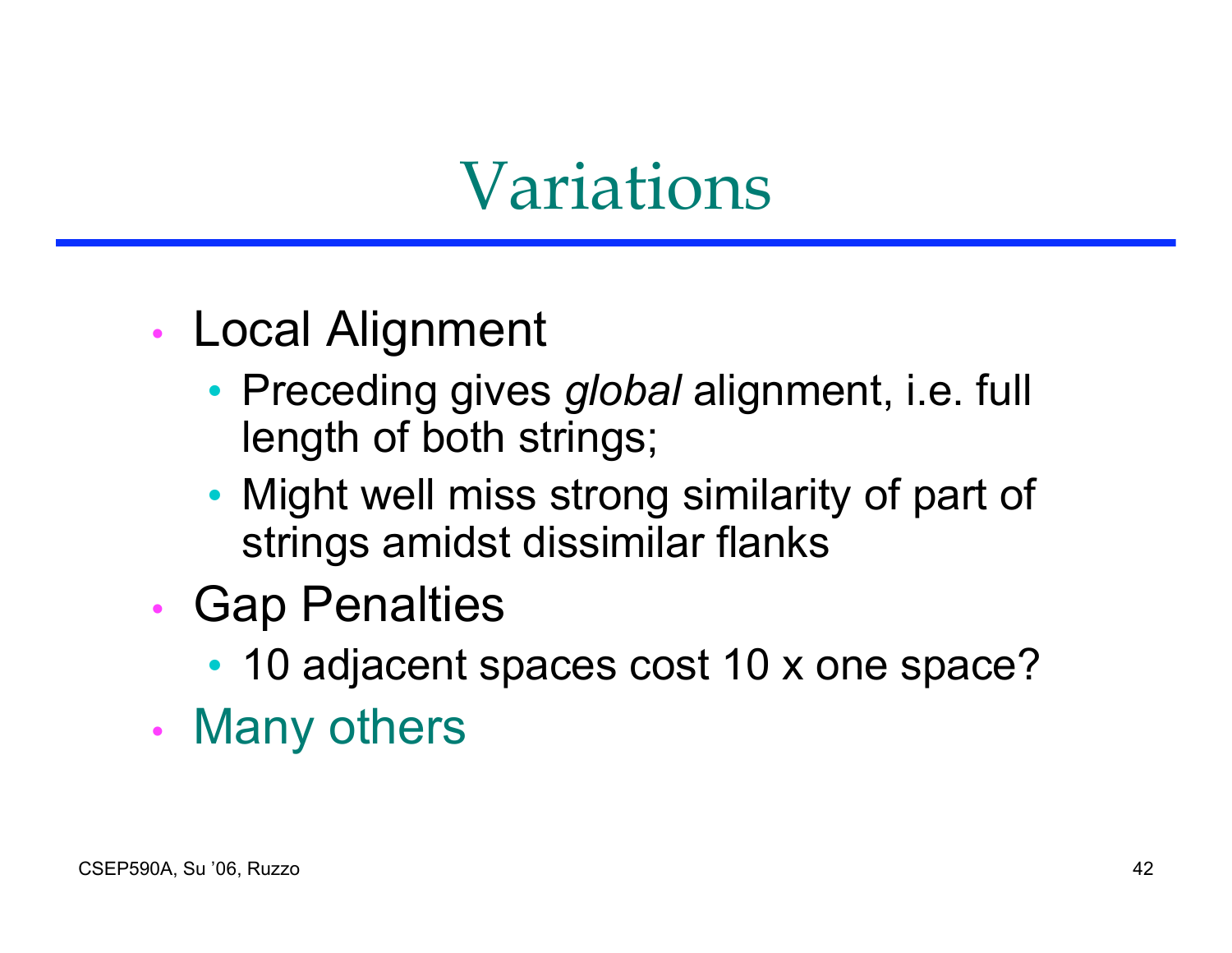## Local Alignment:Motivations

- "Interesting" (evolutionarily conserved, functionally related) segments may be a small part of the whole
	- "Active site" of a protein
	- Scattered genes or exons amidst "junk" , e.g. retroviral insertions, large deletions
	- Don't have whole sequence
- Global alignment might miss them if flanking junk outweighs similar regions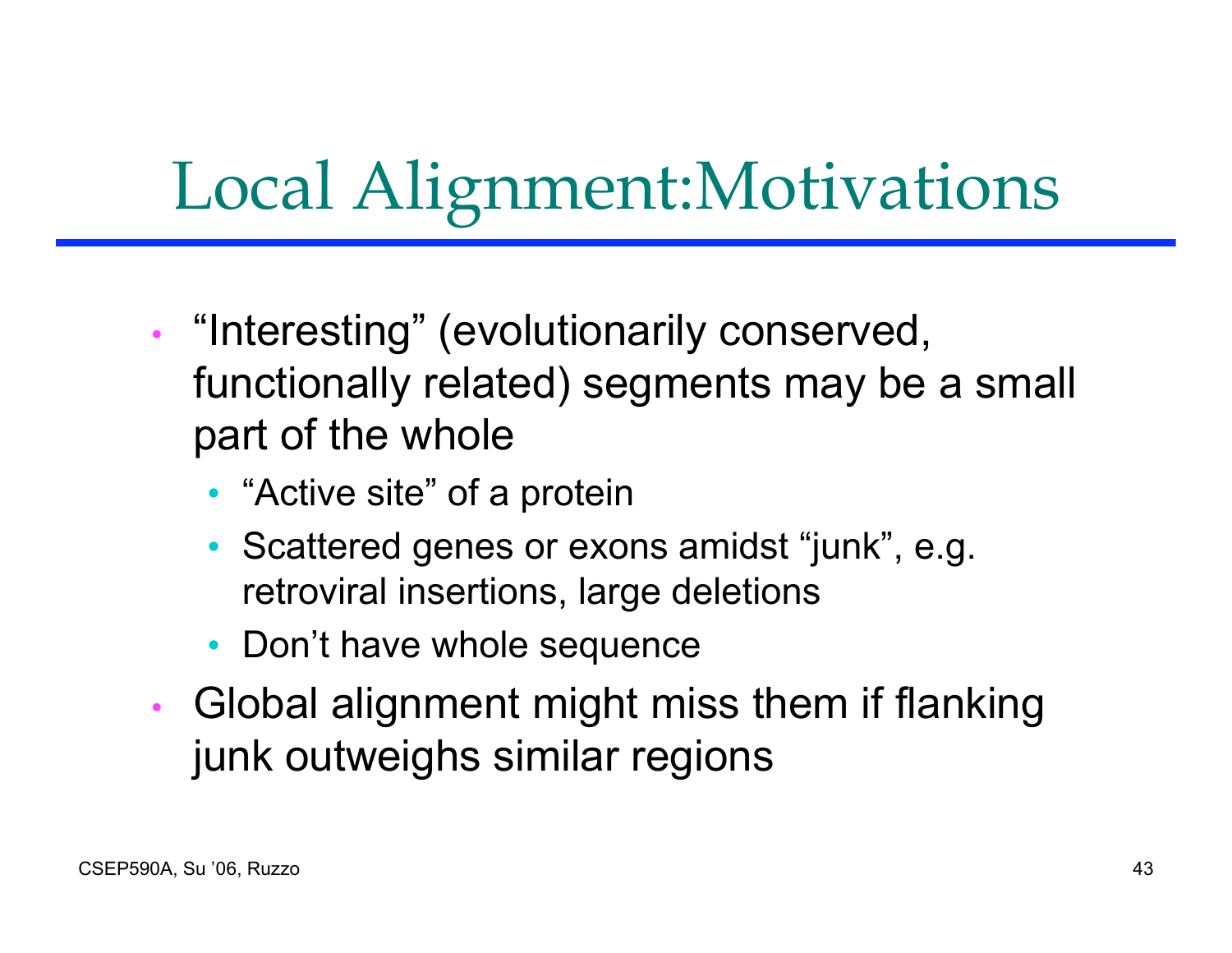## Local Alignment

Optimal *local alignment* of strings S & T: Find substrings A of S and B of T having max value global alignment

 $S = abcxdex$   $A = c x d e$  $T =$  xxxcde  $B = c - d e$  value = 5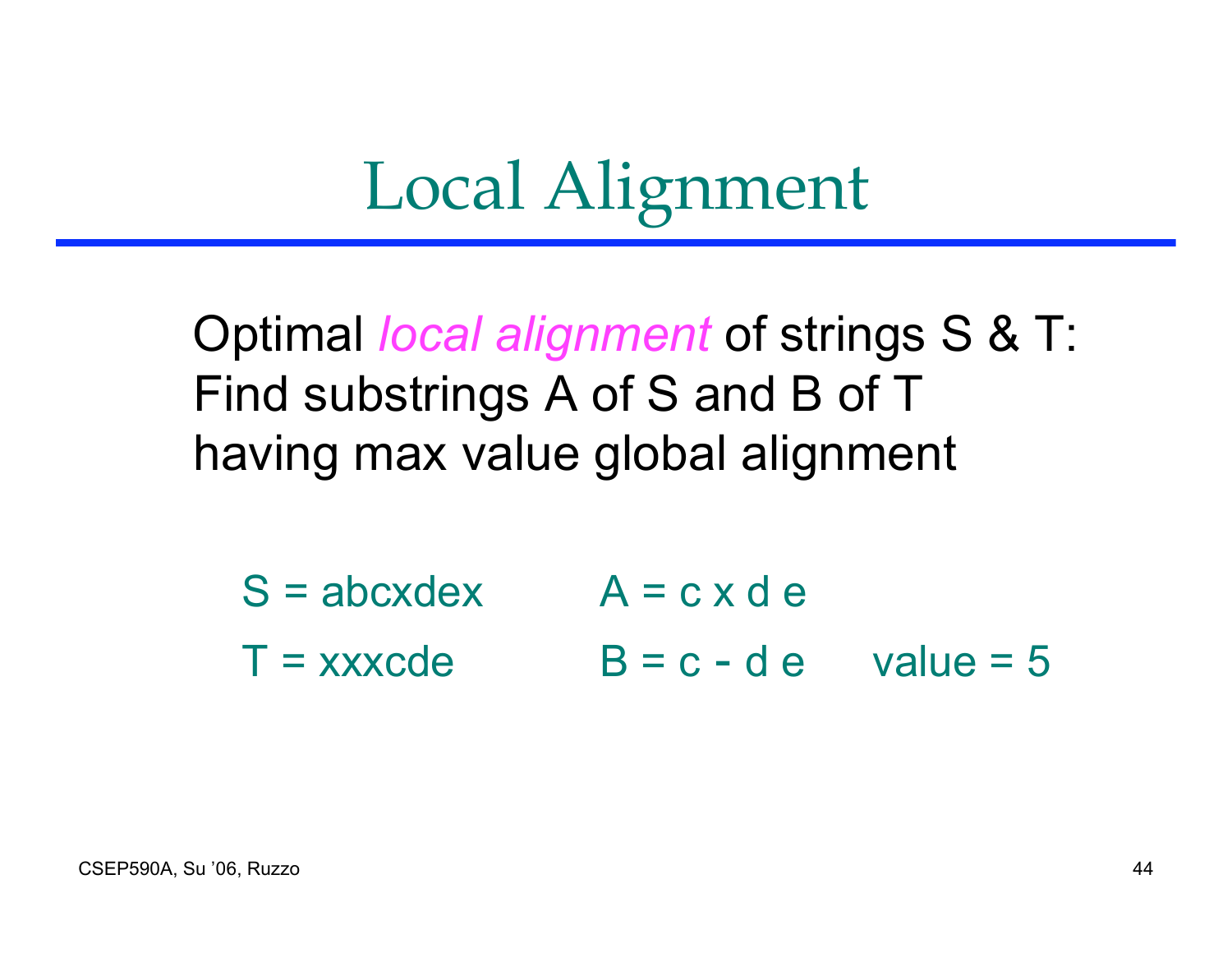The "Obvious" Local Alignment Algorithm

**for all** substrings A of S and B of T Align A & B via dynamic programming Retain pair with max value **end ;**

Output the retained pair

Time:  $O(n^2)$  choices for A,  $O(m^2)$  for B,  $O(nm)$  for DP, so  $O(n^3m^3)$  total. [Best possible? Lots of redundant work…]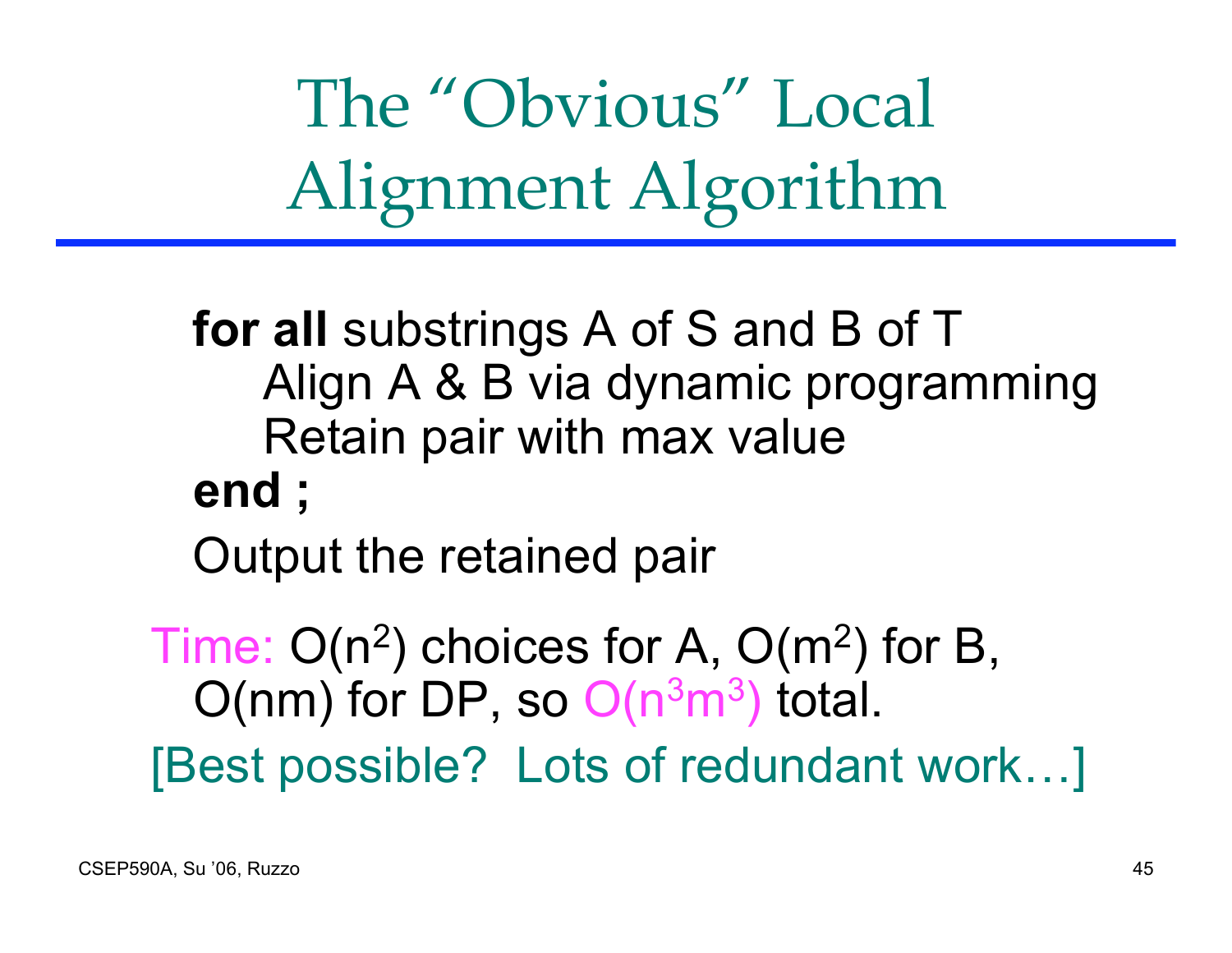Local Alignment in O(nm) via Dynamic Programming

- Input: S, T,  $|S| = n$ ,  $|T| = m$
- Output: value of optimal local alignment

Better to solve a "harder" problem for all  $0 \le i \le n, 0 \le j \le m$ :  $V(i,j)$  = max value of opt (global) alignment of a suffix of S[1], …, S[i] with a suffix of  $T[1], \ldots, T[j]$ Report best i,j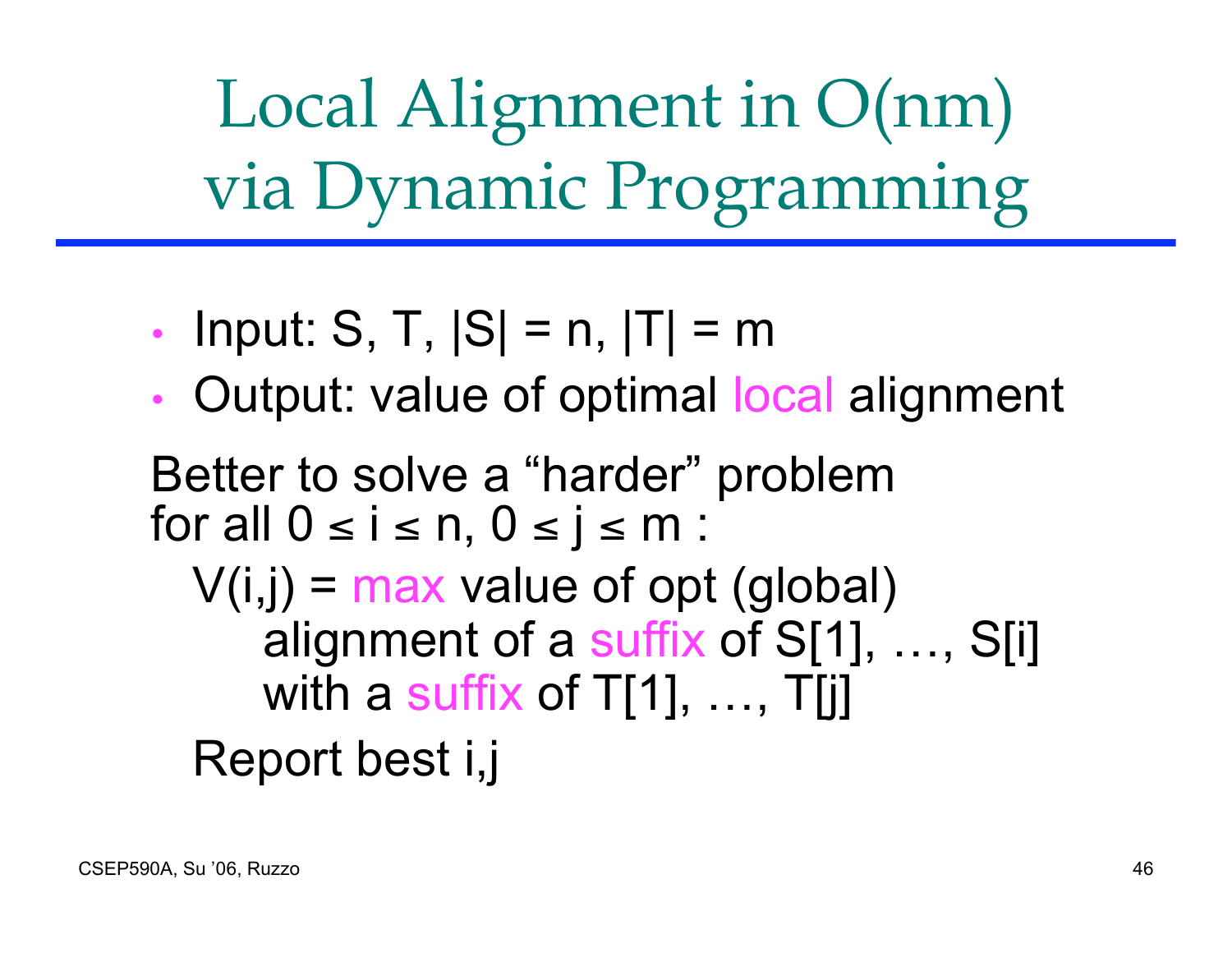#### Base Cases

- Assume  $\sigma(x,-) \leq 0$ ,  $\sigma(-,x) \leq 0$
- $V(i,0)$ : some suffix of first i chars of S; all match spaces in T; best suffix is empty  $V(i,0) = 0$
- V(0,j): similar
	- $V(0, j) = 0$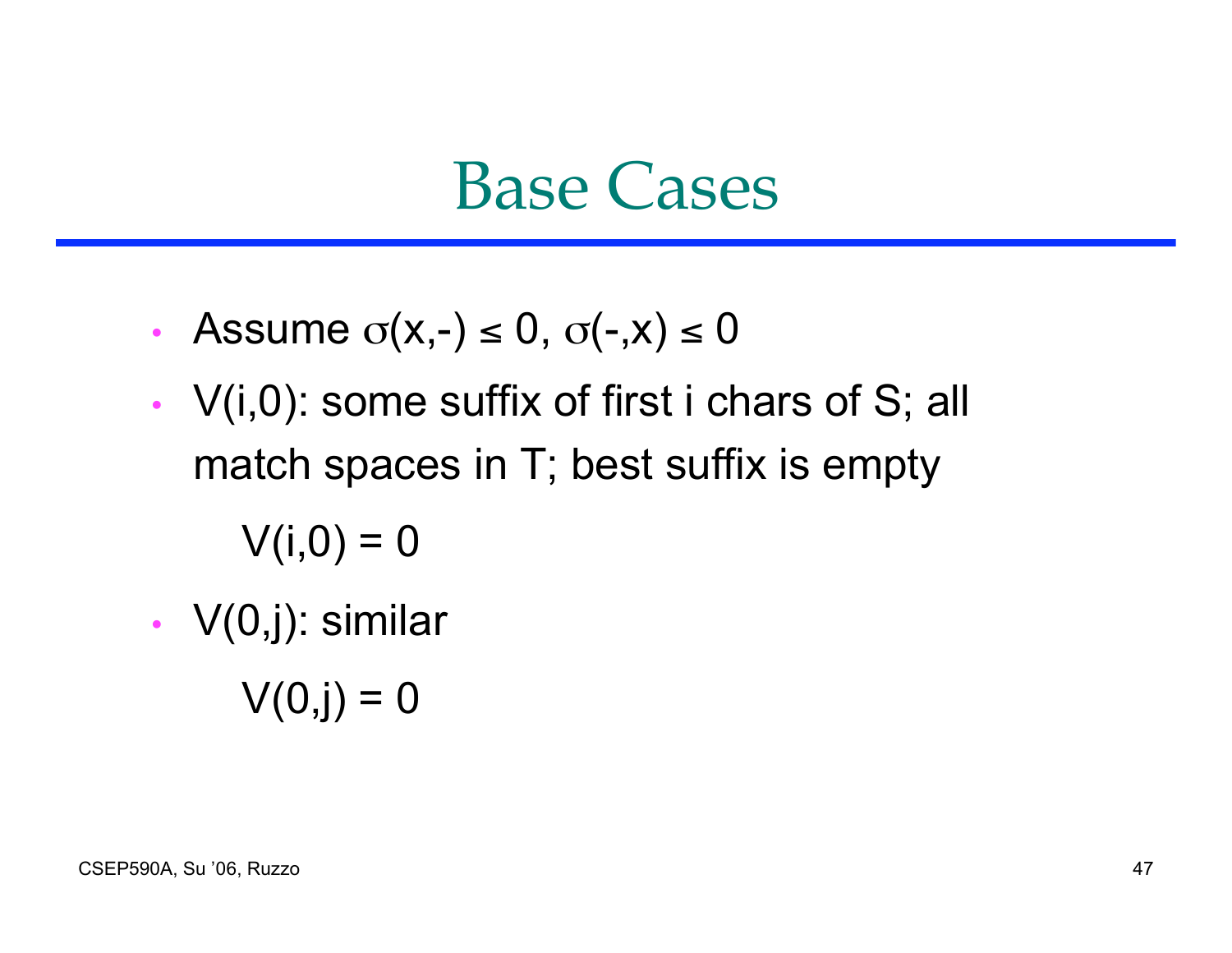#### General Case Recurrences

Opt suffix align S[1], …, S[i] vs T[1], …, T[j]: Opt align of suffix of  $\mathbf{S}_{\text{\text{1}}}\dots\mathbf{S}_{\text{\text{i-1}}}$  &  $\mathsf{T}_\mathsf{1} ... \mathsf{T}_\mathsf{j\text{-}1}$ for all  $1 \le i \le n$ ,  $1 \le j \le m$ . , 0  $\sigma(-, T[j])$  $-1, j$  +  $\sigma(S[i], -)$  $\sigma(S[i],T[j])$ max  $V(i,j-1) + \sigma(-, T[j])$  $V(i-1,j)$  +  $\sigma(S[i], -1)$  $V(i-1,j-1) + \sigma(S[i],T[j])$ *V(i,j)*   $\begin{array}{c} \hline \end{array}$  $\int$  $\mathbf{I}$  $\left\{ \right\}$  $\begin{matrix} \phantom{-} \end{matrix}$  $\begin{array}{c} \hline \end{array}$  $\lfloor$  $\mathbf{I}$ **く**  $\left\lceil \right\rceil$ + + + =  $\boldsymbol{O}$  $\boldsymbol{O}$  $\boldsymbol{O}$ |<br>|<br>|  $\lceil$  $\begin{bmatrix} \sim & - \\ \sim & \sim & T[j] \end{bmatrix}$ , or  $\begin{bmatrix} \sim & \sim & \sim \\ \sim & \sim & T[j] \end{bmatrix}$  $\left[\begin{matrix} \sim \\ \sim \\ \sim \sim \end{matrix} \begin{matrix} S[i] \\ T[j] \end{matrix} \right], \left[\begin{matrix} \sim \\ \sim \\ \sim \sim \sim \end{matrix} \begin{matrix} S[i] \\ - \sim \sim \sim \end{matrix} \end{matrix} \right]$ , or  $\sim \sim \sim \left[ i \right]$ ,  $\left[ \sim \sim \sim T[j] \right]$  $\sim$   $T[j]$ ,  $\sim\sim\hspace{-2.5mm}\sim S[i]$  $T[j]$ *S i*  $T[j]$ *S i* opt suffix alignment has: 2, 1, 1, 0 chars of S/T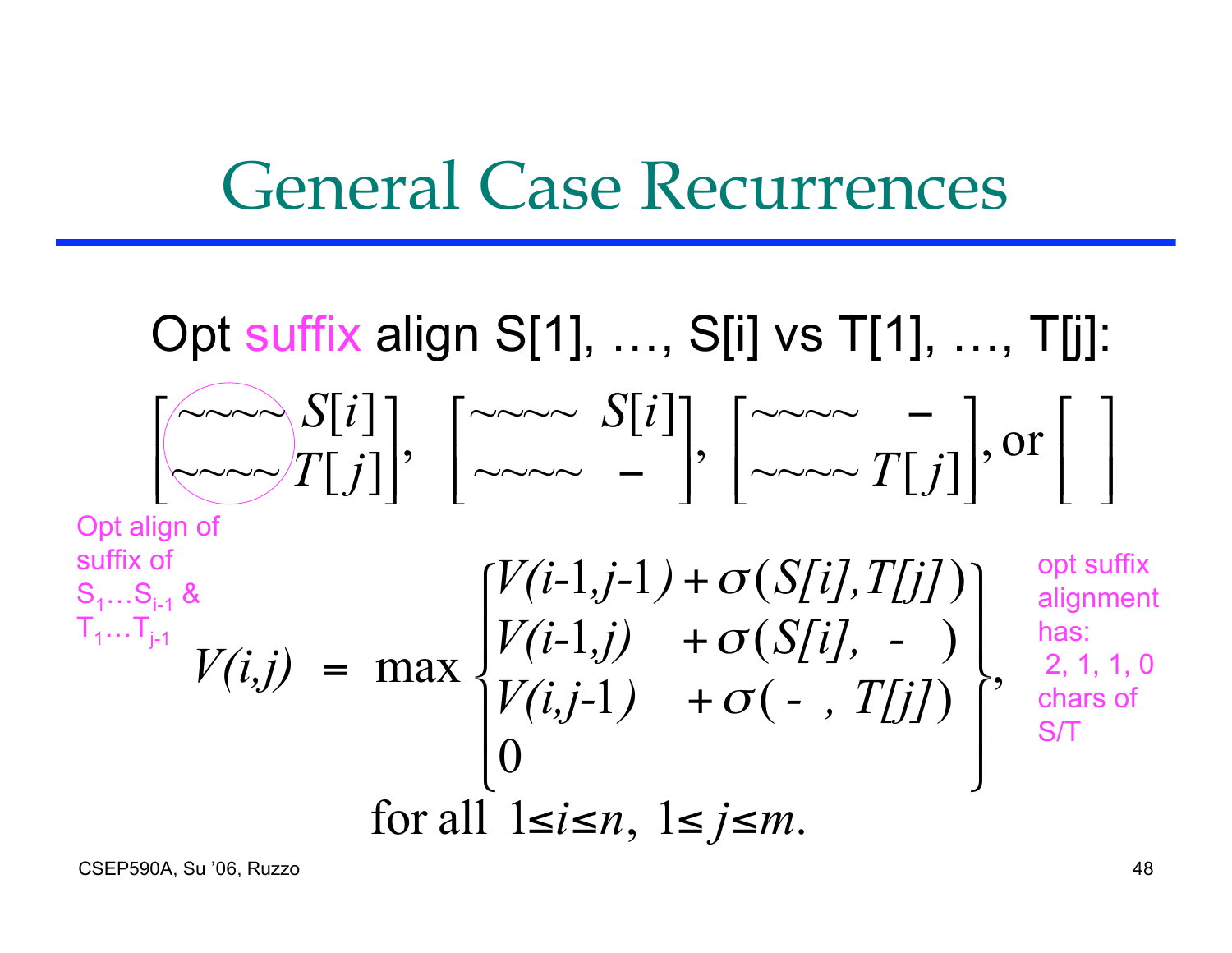## Scoring Local Alignments

|                |                         | $\overline{0}$ | 1        | $\overline{2}$ | 3              | $\overline{4}$ | 5                       | 6              |  |
|----------------|-------------------------|----------------|----------|----------------|----------------|----------------|-------------------------|----------------|--|
|                |                         |                | X        | X              | X              | $\mathbf C$    | $\overline{\mathsf{d}}$ | e              |  |
| $\overline{0}$ |                         | $\overline{0}$ | $\Omega$ | $\Omega$       | $\overline{0}$ | $\overline{O}$ | $\overline{0}$          | $\overline{0}$ |  |
| 1              | a                       | $\overline{0}$ |          |                |                |                |                         |                |  |
| $\overline{2}$ | $\mathsf b$             | $\overline{0}$ |          |                |                |                |                         |                |  |
| 3              | $\mathbf C$             | $\mathbf 0$    |          |                |                |                |                         |                |  |
| $\overline{4}$ | X                       | $\mathbf 0$    |          |                |                |                |                         |                |  |
| 5              | d                       | $\mathbf 0$    |          |                |                |                |                         |                |  |
| 6              | e                       | $\mathbf 0$    |          |                |                |                |                         |                |  |
| $\overline{7}$ | $\overline{\mathsf{X}}$ | $\mathsf{O}$   |          |                |                |                |                         |                |  |
|                |                         |                |          |                |                |                |                         |                |  |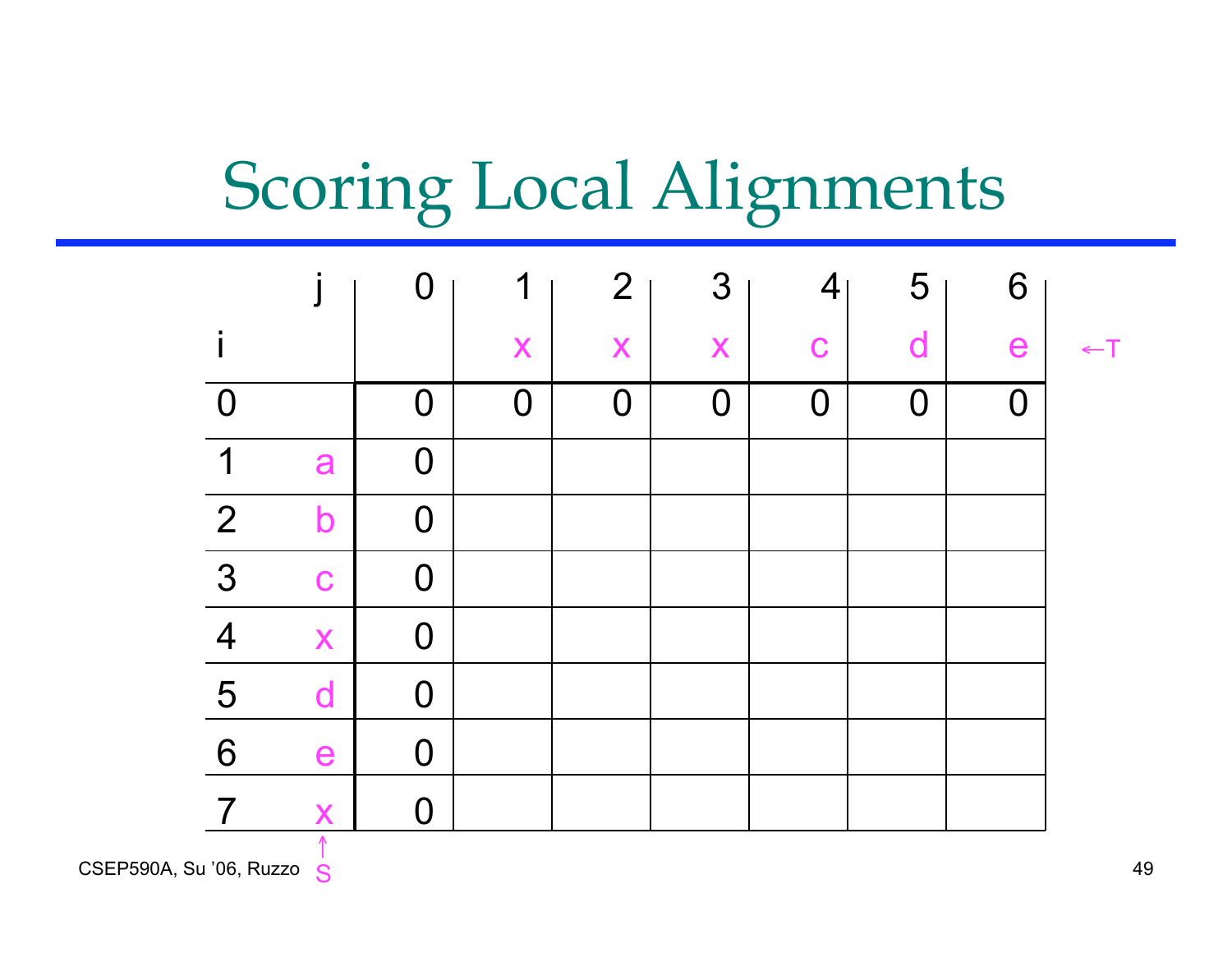## Finding Local Alignments

|                |   | $\bigcap$   | 1              | $\overline{2}$   | 3                |             | 5                | 6              |  |
|----------------|---|-------------|----------------|------------------|------------------|-------------|------------------|----------------|--|
|                |   |             | X              | X                | X                | $\mathbf C$ | d                | e              |  |
|                |   | 0           | O              | $\overline{0}$   | $\Omega$         | N           | N                | O              |  |
| 1              | a | $\bf 0$     | 0              | $\boldsymbol{0}$ | $\Omega$         | 0           | O                | O              |  |
| $\overline{2}$ | b | $\bf{0}$    | $\bf{0}$       | $\boldsymbol{0}$ | $\bf{0}$         | O           | $\boldsymbol{0}$ | 0              |  |
| 3              | C | $\mathbf 0$ | $\overline{0}$ | $\mathbf{0}$     | O                | $\boxed{2}$ | 1                | 0              |  |
| $\overline{4}$ | X | $\mathbf 0$ | $\overline{2}$ | $\overline{2}$   | $2 \right)$      | 1           | 1                | 0              |  |
| 5              | d | $\bf{0}$    | 1              | 1                | 1                | 1           | $\overline{3}$   | $\overline{2}$ |  |
| 6              | e | $\bf 0$     | 0              | $\boldsymbol{0}$ | $\boldsymbol{0}$ | O           | $\overline{2}$   | 5 <sub>l</sub> |  |
|                |   | $\bf{0}$    | $\overline{2}$ | $\overline{2}$   | $\overline{2}$   | 1           | 1                | 4              |  |
|                |   |             |                |                  |                  |             |                  |                |  |

 $\mathsf{CSEP590A}, \mathsf{Su}\,?\mathsf{06}, \mathsf{Ruzzo}\,|\, \mathsf{S}^\bullet$ S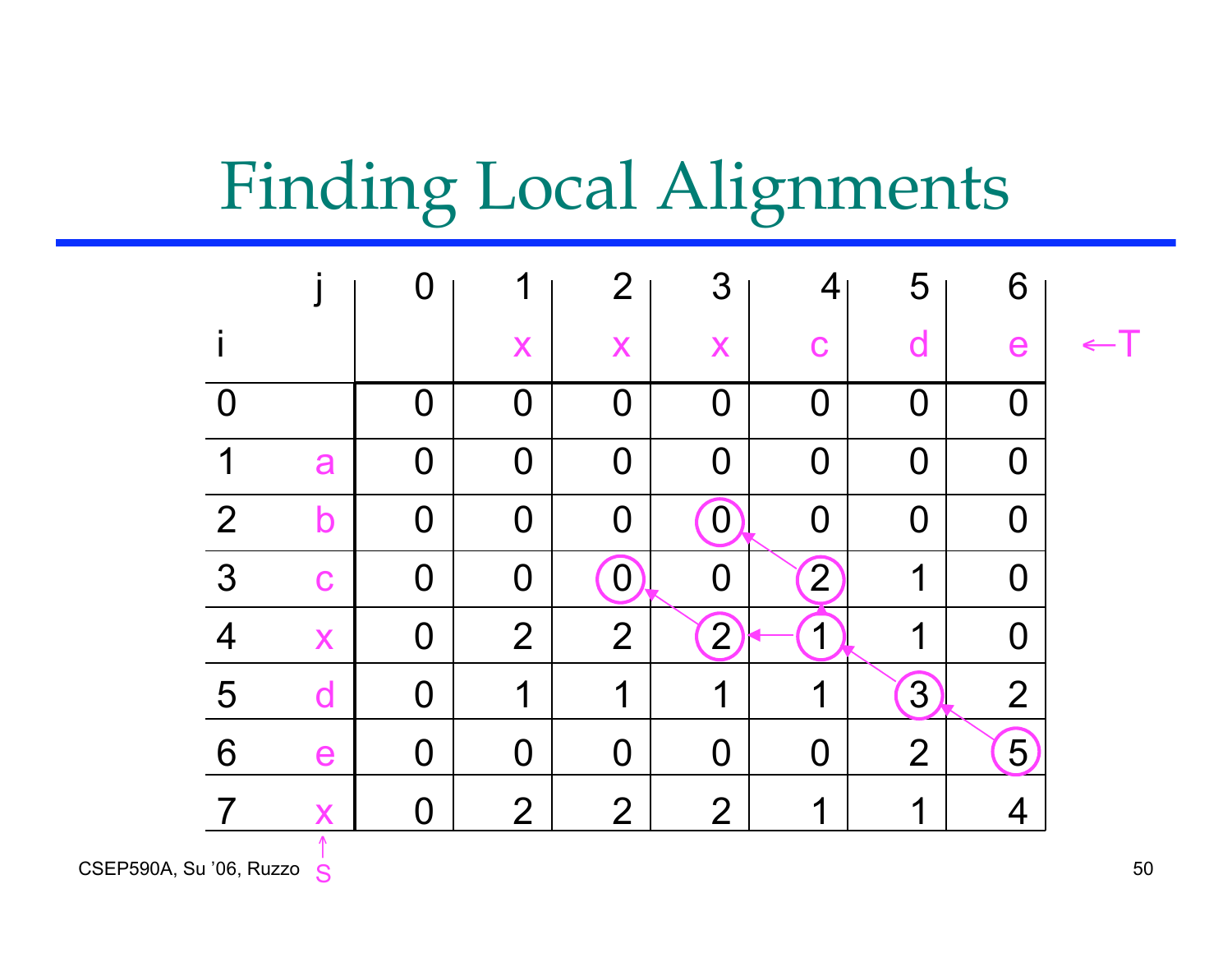#### **Notes**

- Time and Space  $= O(mn)$
- Space O(min(m,n)) possible with time O(mn), but finding alignment is trickier
- Local alignment: "Smith-Waterman"
- Global alignment: "Needleman-Wunsch"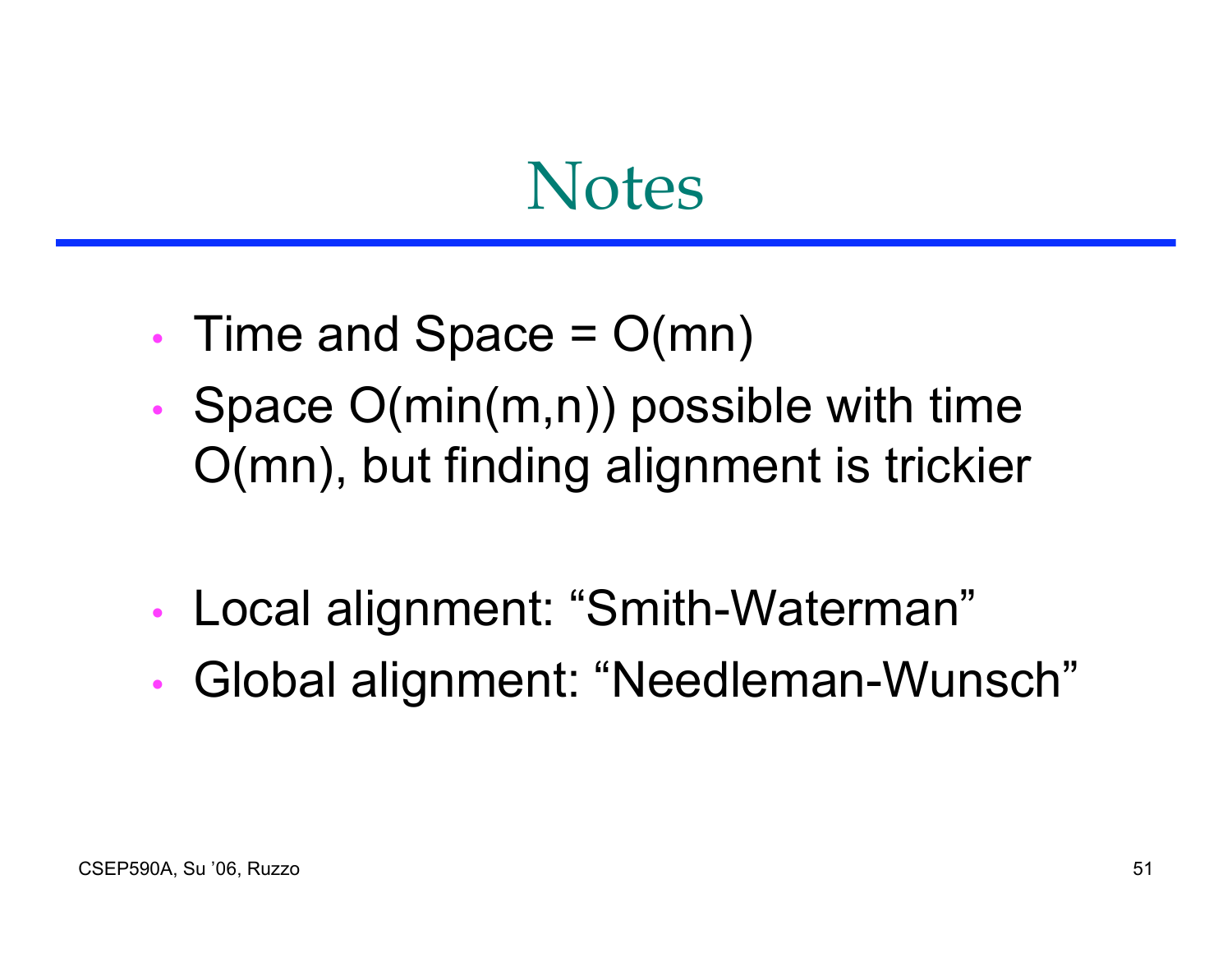## Alignment With Gap Penalties

- *Gap:* maximal run of spaces in S' or T'  $ab---cc-d$ a-ddddcbd 2 gaps in S', 1 in T'
- Motivations, e.g.:
	- mutation might insert/delete several or even many residues at once
	- matching cDNA (no introns) to genomic DNA (exons and introns)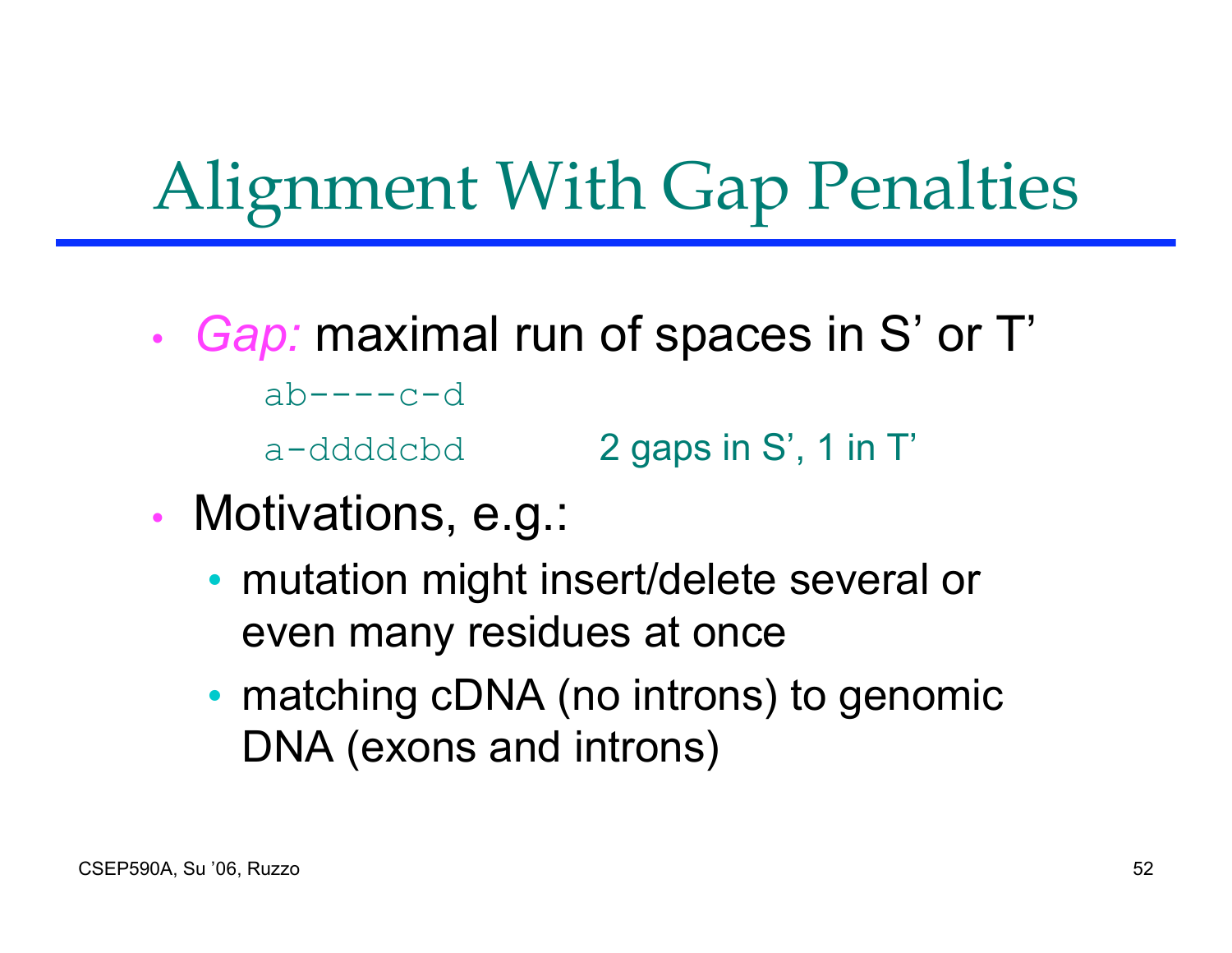### Gap Penalties

- Score  $=$  f(gap length)
- Kinds, & best known alignment time

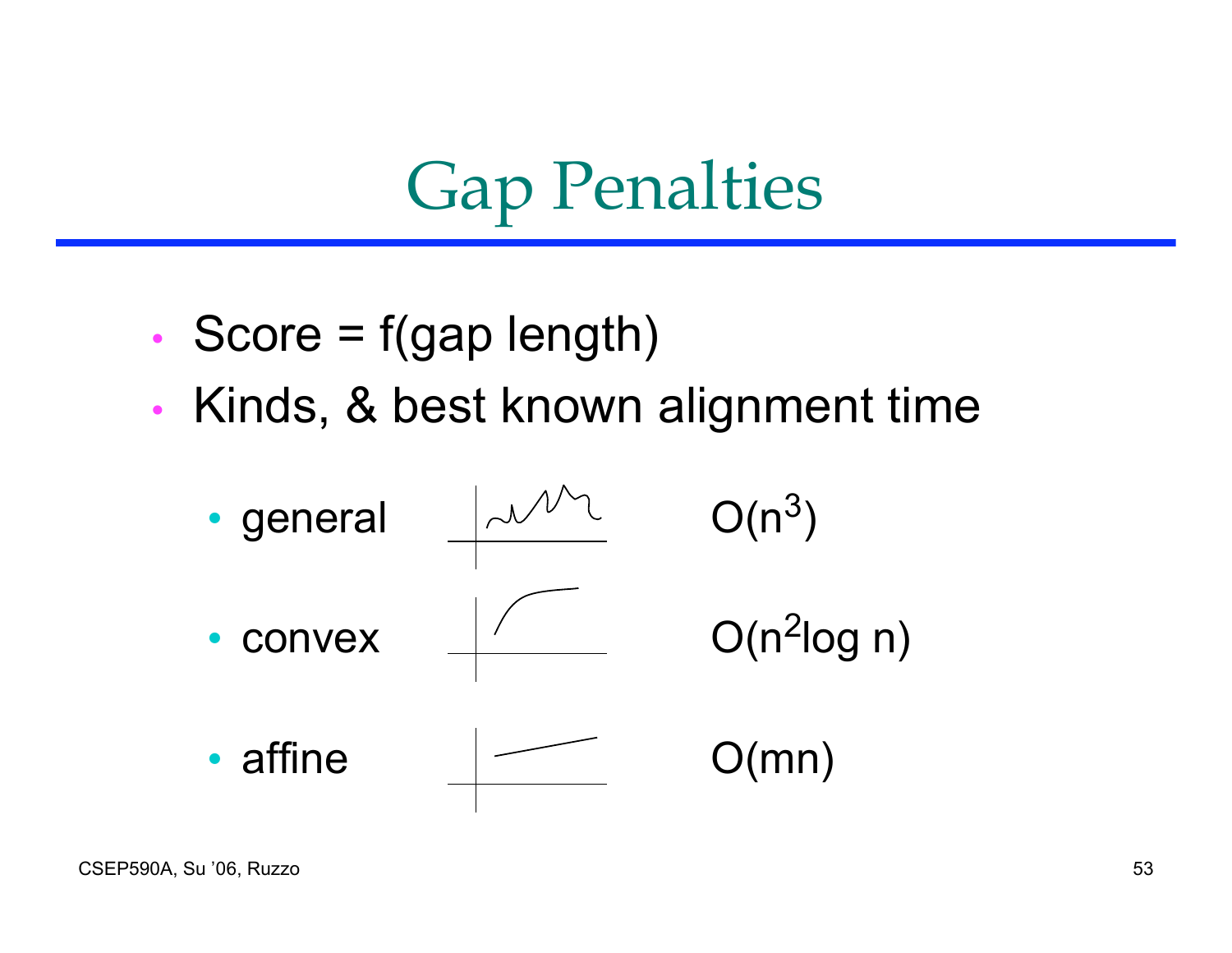Global Alignment with Affine Gap Penalties

 $V(i,j)$  = value of opt alignment of S[1], …, S[i] with T[i], …, T[j]  $G(i,j) = ..., s.t.$  last pair matches S[i] & T[j]  $F(i,j) = ..., s.t.$  last pair matches S[i] &  $E(i,j) = ..., s.t.$  last pair matches  $-8$  T[j]

Time: O(mn) [calculate all, O(1) each]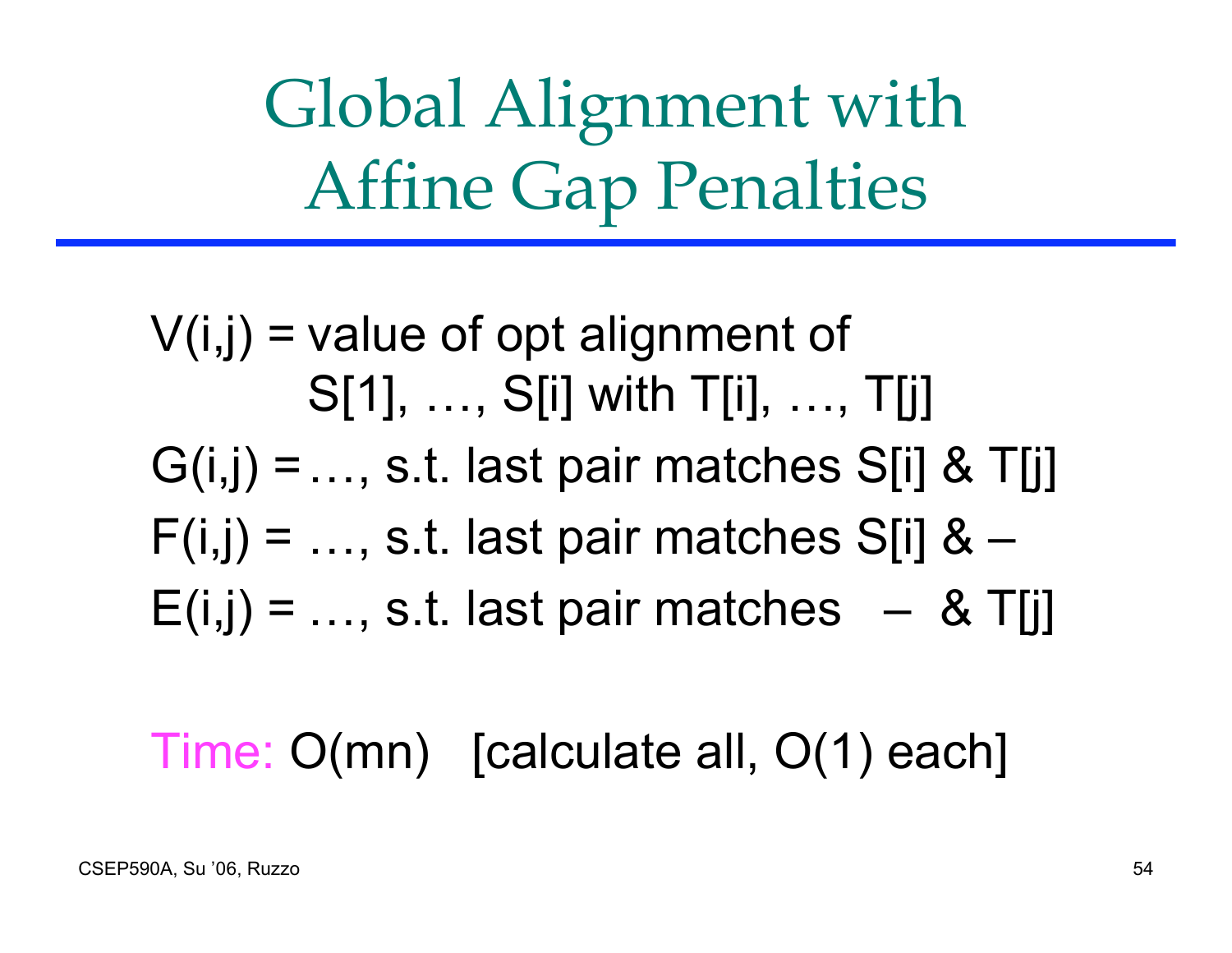$$
V(i,j) = max(G(i,j), F(i,j), E(i,j))
$$
  
\n
$$
G(i,j) = V(i-1,j-1) + \sigma(S[i], T[j])
$$
  
\n
$$
F(i,j) = max(\overline{F(i-1,j)-s}, \overline{V(i-1,j)-g-s})
$$
  
\n
$$
E(i,j) = max(\overline{E(i,j-1)-s}, \overline{V(i,j-1)-g-s})
$$
  
\n
$$
\frac{\partial}{\partial s}
$$

 $V(i,0) = E(i,0) = V(0,i) = F(0,i) = -g-i*s$ 

$$
\mathcal{L}^{\mathcal{L}}(\mathcal{L}^{\mathcal{L}}_{\mathcal{L}^{\mathcal{L}}_{\mathcal{L}^{\mathcal{L}}_{\mathcal{L}^{\mathcal{L}}_{\mathcal{L}^{\mathcal{L}}_{\mathcal{L}^{\mathcal{L}}_{\mathcal{L}^{\mathcal{L}}_{\mathcal{L}^{\mathcal{L}}_{\mathcal{L}^{\mathcal{L}}_{\mathcal{L}^{\mathcal{L}}_{\mathcal{L}^{\mathcal{L}}_{\mathcal{L}^{\mathcal{L}}_{\mathcal{L}^{\mathcal{L}}_{\mathcal{L}^{\mathcal{L}}_{\mathcal{L}^{\mathcal{L}}_{\mathcal{L}^{\mathcal{L}}_{\mathcal{L}^{\mathcal{L}}_{\mathcal{L}^{\mathcal{L}}_{\mathcal{L}^{\mathcal{L}}_{\mathcal{L}^{\mathcal{L}}_{\mathcal{L}^{\mathcal{L}}_{\mathcal{L}^{\mathcal{L}}_{\mathcal{L}^{\mathcal{L}}_{\mathcal{L}^{\mathcal{L}}_{\mathcal{L}^{\mathcal{L}}_{\mathcal{L}^{\mathcal{L}}_{\mathcal{L}^{\mathcal{L}}_{\mathcal{L}^{\mathcal{L}}_{\mathcal{L}^{\mathcal{L}}_{\mathcal{L}^{\mathcal{L}}_{\mathcal{L}^{\mathcal{L}}_{\mathcal{L}^{\mathcal{L}}_{\mathcal{L}^{\mathcal{L}}_{\mathcal{L}^{\mathcal{L}}_{\mathcal{L}^{\mathcal{L}}_{\mathcal{L}^{\mathcal{L}}_{\mathcal{L}^{\mathcal{L}}_{\mathcal{L}^{\mathcal{L}}_{\mathcal{L}^{\mathcal{L}}_{\mathcal{L}^{\mathcal{L}}_{\mathcal{L}^{\mathcal{L}}_{\mathcal{L}^{\mathcal{L}}_{\mathcal{L}^{\mathcal{L}}_{\mathcal{L}^{\mathcal{L}}_{\mathcal{L}^{\mathcal{L}}_{\mathcal{L}^{\mathcal{L}}_{\mathcal{L}^{\mathcal{L}}_{\mathcal{L}^{\mathcal{L}}_{\mathcal{L}^{\mathcal{L}}_{\mathcal{L}^{\mathcal{L}}_{\mathcal{L}^{\mathcal{L}}_{\mathcal{L}^{\mathcal{L}}_{\mathcal{L}^{\mathcal{L}}_{\mathcal{L
$$

Affine Gap Algorithm

Gap penalty = 
$$
g + s*(gap length)
$$
,  $g, s \ge 0$